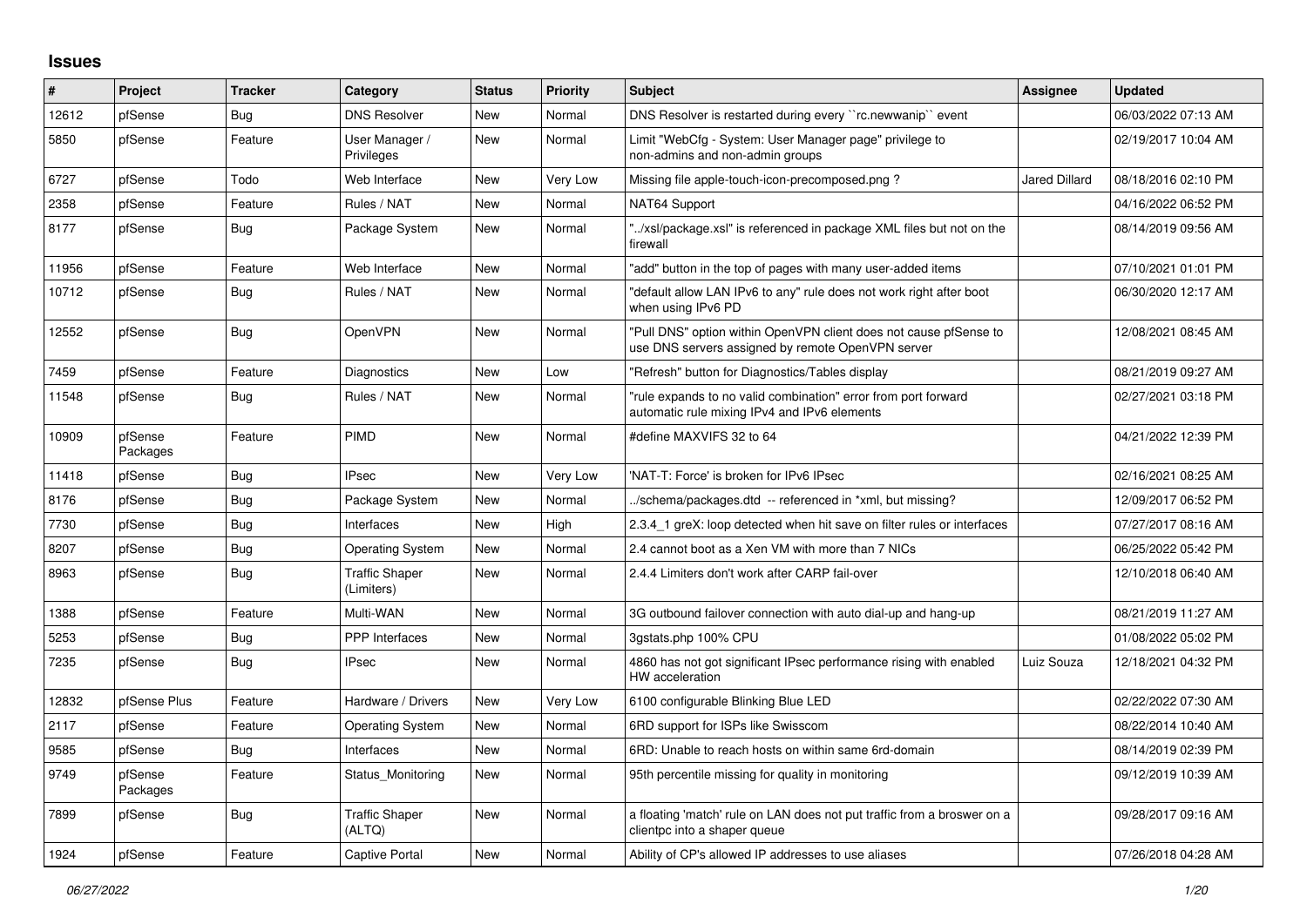| $\vert$ # | Project             | <b>Tracker</b> | Category            | <b>Status</b> | <b>Priority</b> | <b>Subject</b>                                                                                                      | Assignee            | <b>Updated</b>      |
|-----------|---------------------|----------------|---------------------|---------------|-----------------|---------------------------------------------------------------------------------------------------------------------|---------------------|---------------------|
| 12665     | pfSense             | Feature        | Rules / NAT         | New           | Normal          | Ability to add custom pf rules from the GUI                                                                         |                     | 01/07/2022 09:30 AM |
| 7405      | pfSense             | Feature        | DHCP (IPv4)         | <b>New</b>    | Normal          | Ability to add dhcp host reservations from "Diagnostics -> ARP table"                                               |                     | 10/12/2020 08:22 AM |
| 8532      | pfSense             | Feature        | OpenVPN             | New           | Low             | Ability to add metric to pushed routes                                                                              |                     | 05/22/2018 07:45 AM |
| 8236      | pfSense             | Feature        | <b>DNS Resolver</b> | New           | Normal          | Ability to configure "forward-first" and "forward-host" options for more<br>robust domain overrides in DNS Resolver |                     | 12/26/2017 01:26 AM |
| 2218      | pfSense             | Feature        | CARP                | New           | Normal          | Ability to delay CARP master status at boot time                                                                    |                     | 03/03/2021 11:57 AM |
| 855       | pfSense             | Feature        | Multi-WAN           | New           | Normal          | Ability to selectively kill states on gateways recovery                                                             |                     | 03/11/2022 08:30 AM |
| 7495      | pfSense             | Feature        | <b>DNS Resolver</b> | New           | Low             | Ability to set TTL for local for Unbound host overrides and dhcp<br>leases                                          |                     | 03/06/2018 09:46 AM |
| 628       | pfSense             | Feature        | Web Interface       | New           | Low             | Ability to specify listen IP address of management services (SSH,<br>web interface)                                 |                     | 07/09/2021 01:21 PM |
| 9725      | pfSense<br>Packages | Feature        | <b>ACME</b>         | New           | Very Low        | Ability to use template variables in acme package                                                                   |                     | 09/04/2019 07:12 AM |
| 3185      | pfSense             | Feature        | DHCP (IPv6)         | New           | Normal          | Accommodate a DHCPv6 failover-like mechanism                                                                        |                     | 11/24/2017 10:44 AM |
| 8213      | pfSense<br>Packages | Bug            | haproxy             | <b>New</b>    | Normal          | acl src file not populated from alias                                                                               |                     | 12/21/2017 02:02 PM |
| 9299      | pfSense<br>Packages | Feature        | <b>ACME</b>         | <b>New</b>    | Normal          | ACME package : Automate add/remove firewall rule for port<br>forwarding                                             |                     | 01/30/2019 10:09 PM |
| 12670     | pfSense<br>Packages | <b>Bug</b>     | <b>ACME</b>         | New           | Normal          | ACME package writes credentials to system log                                                                       | <b>Viktor Gurov</b> | 03/07/2022 10:58 AM |
| 12623     | pfSense<br>Packages | Bug            | <b>ACME</b>         | New           | Normal          | acme.sh package   DNS-ISPConfig settings                                                                            | <b>Viktor Gurov</b> | 03/10/2022 03:42 PM |
| 9833      | pfSense<br>Packages | Feature        | <b>ACME</b>         | New           | Normal          | ACME: add ability to use custom ACME server                                                                         |                     | 04/07/2022 11:31 AM |
| 8560      | pfSense<br>Packages | Bug            | <b>ACME</b>         | New           | Normal          | ACME: can't update DNS records in DNSMadeEasy registar for<br>several domains with different API keys/ids           |                     | 06/08/2018 01:28 PM |
| 8285      | pfSense             | <b>Bug</b>     | Web Interface       | <b>New</b>    | Normal          | Actions on stale data may result in catastrophic results                                                            |                     | 01/16/2018 08:08 PM |
| 12570     | pfSense Docs        | Correction     | General             | <b>New</b>    | Normal          | Active appliance list missing 6100                                                                                  |                     | 12/06/2021 11:41 AM |
| 13136     | pfSense<br>Packages | Feature        | pfBlockerNG         | New           | Normal          | Add crypt0rr DNS-over-HTTPS (DOH) provider list feeds                                                               |                     | 05/07/2022 02:27 AM |
| 96        | pfSense             | Feature        | Rules / NAT         | New           | Normal          | Add "All local networks" to source and destination drop down boxen<br>in firewall rules                             |                     | 02/06/2016 04:53 AM |
| 8224      | pfSense<br>Packages | Feature        | FreeRADIUS          | <b>New</b>    | Normal          | Add "OU" field to FreeRADIUS page                                                                                   |                     | 02/21/2018 12:53 AM |
| 12162     | pfSense Docs        | Todo           | Products            | New           | Normal          | Add "usb reset" as possible solution for non-booting flash drives on<br>the SG-1100                                 |                     | 10/07/2021 02:19 PM |
| 12025     | pfSense             | Todo           | Web Interface       | New           | Very Low        | Add 1:1 Validation to Notify Someone They are 1:1 NAT'ing an<br>Interface Address                                   |                     | 06/11/2021 10:05 AM |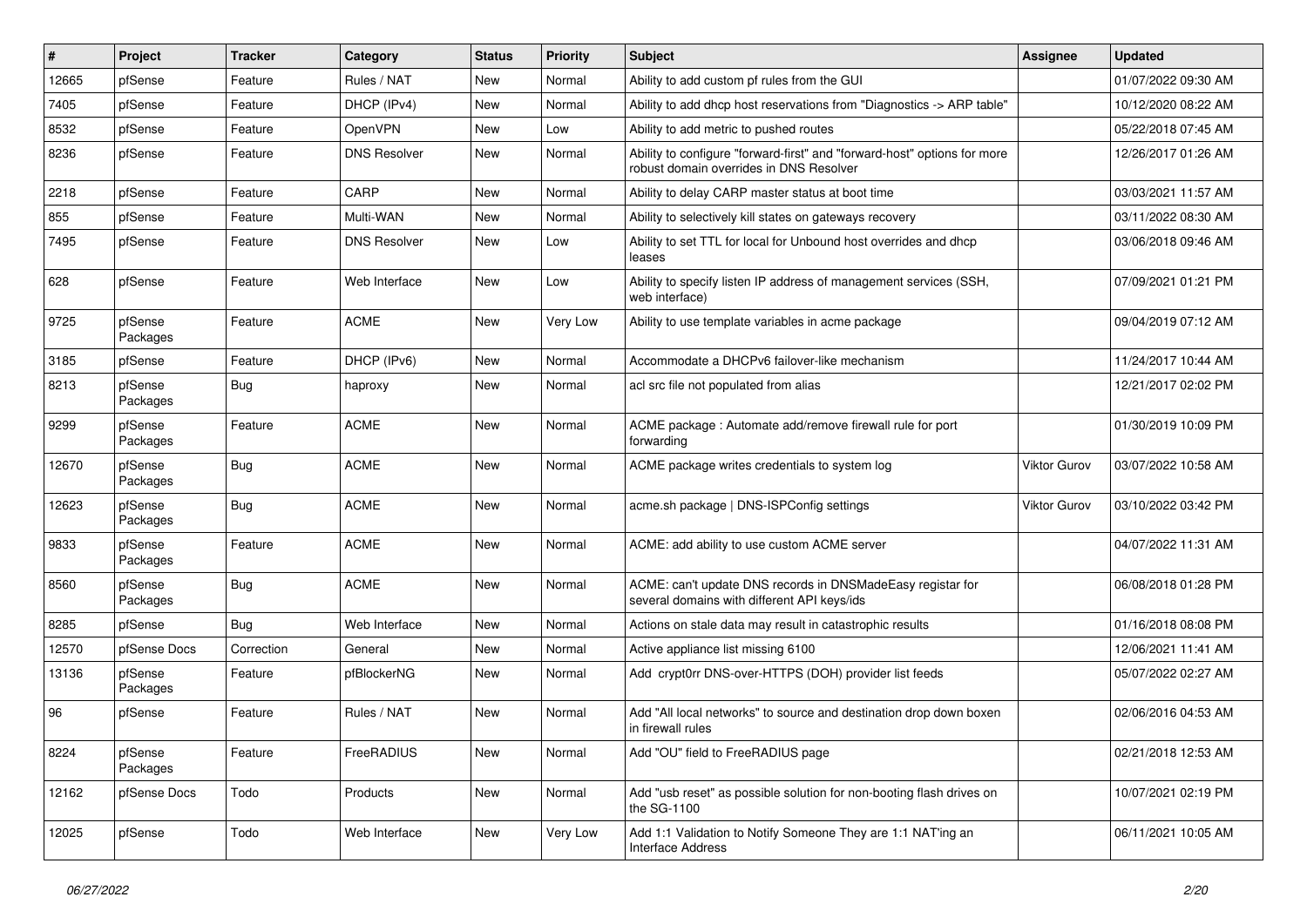| ∦     | <b>Project</b>      | <b>Tracker</b>     | Category                        | <b>Status</b> | <b>Priority</b> | <b>Subject</b>                                                                               | <b>Assignee</b> | <b>Updated</b>      |
|-------|---------------------|--------------------|---------------------------------|---------------|-----------------|----------------------------------------------------------------------------------------------|-----------------|---------------------|
| 12546 | pfSense Plus        | Feature            | Authentication                  | New           | Normal          | Add 2FA Support to pfSense Plus Local Database Authentication                                |                 | 06/25/2022 05:30 PM |
| 5474  | pfSense             | Feature            | Interfaces                      | <b>New</b>    | Normal          | Add 802.1x configuration to wired interfaces.                                                |                 | 03/16/2016 04:32 PM |
| 4776  | pfSense             | Feature            | Wireless                        | New           | Normal          | Add 802.1x dynamic vlan support                                                              |                 | 10/02/2020 07:42 AM |
| 7888  | pfSense             | Feature            | Package System                  | <b>New</b>    | Normal          | Add a button in package manager GUI to upgrade all packages                                  |                 | 09/28/2017 05:50 AM |
| 7761  | pfSense             | Feature            | Rules / NAT                     | <b>New</b>    | Normal          | Add a way to match on IPv6 proto=0 (hop-by-hop header extension)                             |                 | 08/13/2019 03:49 PM |
| 6917  | pfSense             | Feature            | Upgrade                         | New           | Normal          | Add ability to choose from what IP/IFACE you search for updates                              |                 | 11/11/2016 09:51 AM |
| 6038  | pfSense             | Feature            | Interfaces                      | <b>New</b>    | Normal          | Add ability to configure which interface is chosen for defining<br>hostname IP in /etc/hosts |                 | 07/07/2017 09:56 AM |
| 12190 | pfSense             | Feature            | Rules / NAT                     | <b>New</b>    | Normal          | Add ability to reference ipv6 prefix in firewall rules and aliases                           |                 | 08/05/2021 01:47 PM |
| 12551 | pfSense             | Feature            | <b>DNS Resolver</b>             | New           | Low             | Add ability to set DNS resolver search domain list                                           |                 | 12/01/2021 11:18 AM |
| 11156 | pfSense<br>Packages | Feature            | pfBlockerNG                     | New           | Normal          | Add an option include subdomains for the noAAAA feature                                      |                 | 12/11/2020 10:19 AM |
| 12300 | pfSense             | Feature            | Hardware / Drivers              | <b>New</b>    | Normal          | Add Aquantia Atlantic driver to pfsense                                                      |                 | 09/14/2021 06:49 AM |
| 10466 | pfSense<br>Packages | Feature            | Suricata                        | <b>New</b>    | Low             | Add checkbox to Suricata blocked host view to resolve all resolvable<br>IP's automatically   |                 | 02/02/2022 06:04 PM |
| 12564 | pfSense             | Feature            | Aliases / Tables                | <b>New</b>    | Low             | add column to show that an Alias is in use by or not                                         |                 | 12/04/2021 07:25 PM |
| 6696  | pfSense             | Bug                | <b>Traffic Shaper</b><br>(ALTQ) | New           | Low             | Add configure link to Status > Queues error message if traffic shaping<br>not configured     | Jared Dillard   | 08/21/2019 08:55 AM |
| 10962 | pfSense             | Feature            | <b>Dynamic DNS</b>              | New           | Normal          | Add Cpanel support for Dynamic DNS Clients                                                   |                 | 12/28/2020 01:56 PM |
| 9912  | pfSense<br>Packages | Feature            | ntop                            | New           | Normal          | add custom DPI to ntopng                                                                     |                 | 11/18/2019 10:57 AM |
| 10395 | pfSense             | Feature            | Dashboard                       | <b>New</b>    | Low             | Add Dashboard System Information support for more PC Engines<br><b>APU</b> boards            |                 | 02/17/2022 01:02 AM |
| 13135 | pfSense<br>Packages | Feature            | pfBlockerNG                     | <b>New</b>    | Normal          | Add dibdot DoH-IP-blocklists feeds                                                           | Viktor Gurov    | 05/08/2022 01:50 AM |
| 9200  | pfSense<br>Packages | Todo               | <b>ACME</b>                     | <b>New</b>    | Normal          | Add DNS support for Google domain to Acme manager                                            | Jim Pingle      | 02/15/2022 03:16 AM |
| 12097 | pfSense<br>Packages | Feature            | pfBlockerNG                     | New           | Normal          | Add dnsbl and geoip logs to system log                                                       |                 | 07/06/2021 01:25 PM |
| 12805 | pfSense Docs        | <b>New Content</b> | General                         | <b>New</b>    | Very Low        | Add documentation about what triggers a notfication                                          |                 | 02/15/2022 05:10 PM |
| 11369 | pfSense             | Feature            | <b>Operating System</b>         | <b>New</b>    | Low             | add Enabling IPv6 Source Address Validation support                                          |                 | 02/04/2021 10:03 AM |
| 3899  | pfSense             | Feature            | Web Interface                   | <b>New</b>    | Normal          | Add feature to allow reordering of <package> items in config.xml</package>                   |                 | 09/27/2014 04:40 PM |
| 13201 | pfSense<br>Packages | Feature            | pfBlockerNG                     | New           | Normal          | Add FireHol Security IP Feeds                                                                |                 | 05/23/2022 06:34 AM |
| 12465 | pfSense<br>Packages | Feature            | haproxy                         | <b>New</b>    | Normal          | Add forwardfor advanced usecases                                                             |                 | 10/16/2021 07:35 PM |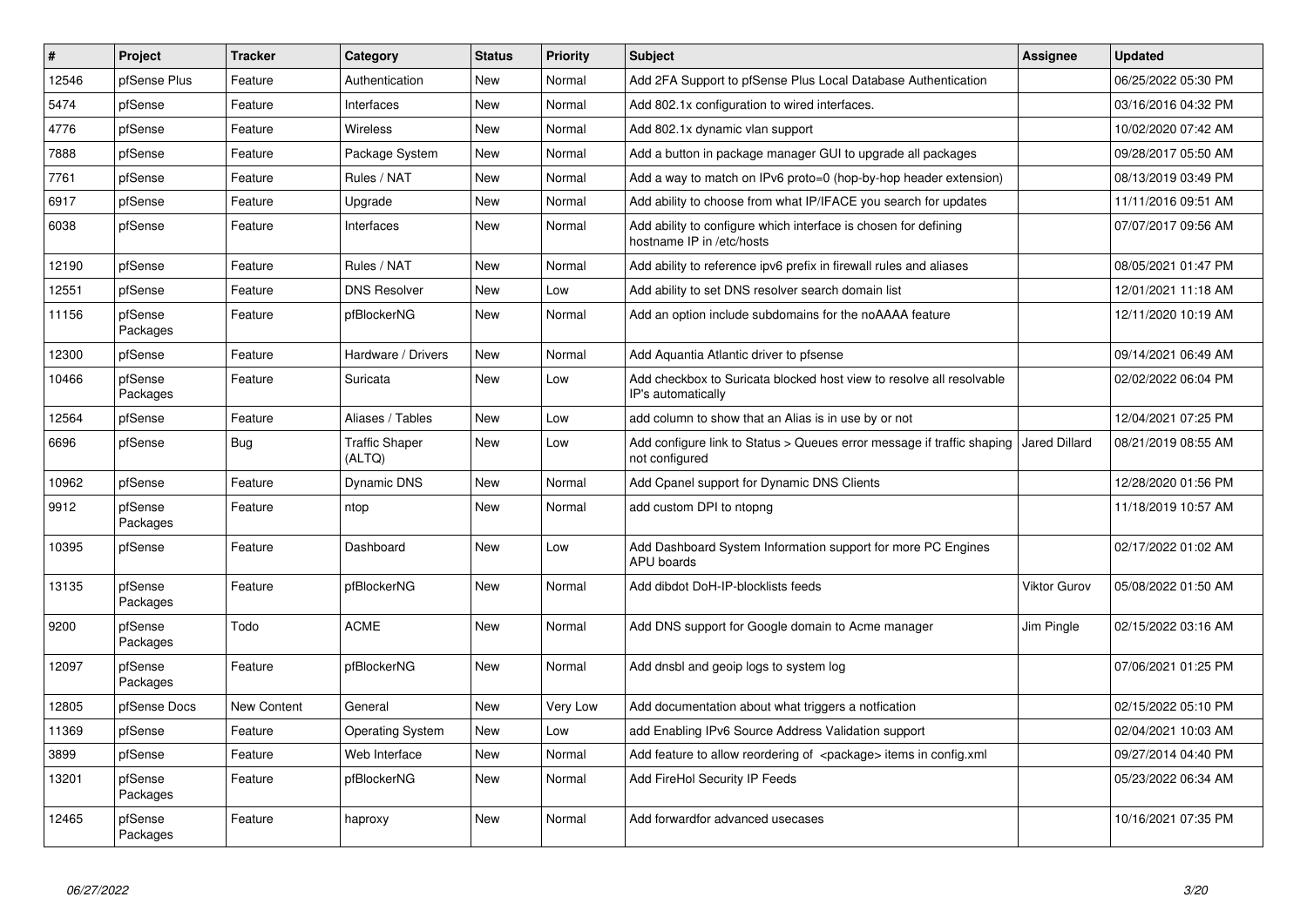| $\sharp$ | Project             | <b>Tracker</b> | Category                | <b>Status</b> | Priority | <b>Subject</b>                                                                                      | <b>Assignee</b> | <b>Updated</b>      |
|----------|---------------------|----------------|-------------------------|---------------|----------|-----------------------------------------------------------------------------------------------------|-----------------|---------------------|
| 7720     | pfSense             | Feature        | Hardware / Drivers      | <b>New</b>    | Normal   | Add general watchdog kernel modules (like ichwd) and watchdogd<br>support in the GUI.               |                 | 08/19/2019 01:20 PM |
| 8372     | pfSense             | Feature        | Logging                 | <b>New</b>    | Normal   | add gui setting to adjust refresh rate for dynamic firewall logs                                    |                 | 08/14/2019 10:31 AM |
| 4628     | pfSense             | Feature        | Web Interface           | <b>New</b>    | Normal   | Add GUI to manage loader tunables (e.g. loader.conf.local)                                          |                 | 09/16/2015 04:28 PM |
| 13244    | pfSense             | Feature        | Web Interface           | <b>New</b>    | Normal   | Add help text under Timezone settings in the GUI                                                    |                 | 06/03/2022 01:00 PM |
| 6412     | pfSense             | Feature        | <b>Operating System</b> | <b>New</b>    | Normal   | Add includedir directive for /var/etc/xinet.d to xinetd configuration                               |                 | 08/13/2019 01:23 PM |
| 12711    | pfSense<br>Packages | Feature        | Telegraf                | <b>New</b>    | Normal   | Add InfluxDB V2 support                                                                             |                 | 01/21/2022 02:54 AM |
| 746      | pfSense             | Feature        | Rules / NAT             | <b>New</b>    | Normal   | Add interface group to source/dest drop downs                                                       |                 | 07/19/2010 05:10 PM |
| 12459    | pfSense             | Todo           | Virtual IP Addresses    | <b>New</b>    | Normal   | Add IP Alias subnet input validation                                                                |                 | 10/15/2021 09:35 AM |
| 7626     | pfSense             | Feature        | Interfaces              | <b>New</b>    | Normal   | Add IPoE support for WAN                                                                            |                 | 01/01/2022 12:31 AM |
| 9798     | pfSense<br>Packages | Feature        | pfBlockerNG             | <b>New</b>    | Normal   | add ipv4 and ipv6 dnscrypt-resolvers feeds                                                          |                 | 10/14/2021 09:48 AM |
| 11703    | pfSense<br>Packages | Feature        | <b>FRR</b>              | <b>New</b>    | Normal   | add Krill and Routinator support BGP RPKI                                                           |                 | 03/18/2021 07:47 PM |
| 12370    | pfSense             | Feature        | Rules / NAT             | <b>New</b>    | Low      | Add limiters to Queue column on firewall rule list                                                  |                 | 09/14/2021 07:37 AM |
| 5307     | pfSense             | Feature        | <b>RRD Graphs</b>       | <b>New</b>    | Low      | Add logarithmic scale option to RRD graphs                                                          |                 | 10/14/2015 07:37 AM |
| 1136     | pfSense             | Feature        | Rules / NAT             | <b>New</b>    | Normal   | Add logic to automatically avoid route-to for static route networks                                 |                 | 10/09/2018 05:11 AM |
| 12860    | pfSense<br>Packages | Feature        | New Package<br>Request  | <b>New</b>    | Normal   | add mmc-utils package to all images                                                                 |                 | 02/24/2022 07:18 AM |
| 8099     | pfSense<br>Packages | Feature        | Telegraf                | <b>New</b>    | Normal   | Add more configuration flexibility to Telegraf                                                      |                 | 08/13/2019 09:39 AM |
| 8558     | pfSense             | Feature        | Web Interface           | <b>New</b>    | Normal   | Add more table sorting in various UI pages                                                          |                 | 08/21/2019 09:14 AM |
| 290      | pfSense             | Feature        | Multi-WAN               | <b>New</b>    | Low      | Add Multi-WAN awareness to UPnP                                                                     |                 | 01/06/2016 05:24 PM |
| 753      | pfSense             | Feature        | OpenVPN                 | New           | Normal   | Add OpenVPN foreign option support                                                                  |                 | 09/02/2019 10:38 AM |
| 13009    | pfSense             | Feature        | OpenVPN                 | <b>New</b>    | Normal   | Add option for multiple remote addresses to OpenVPN Client                                          |                 | 03/31/2022 12:42 PM |
| 7800     | pfSense             | Feature        | Logging                 | <b>New</b>    | Normal   | Add option for state logging                                                                        |                 | 08/13/2019 03:51 PM |
| 7686     | pfSense<br>Packages | Feature        | haproxy                 | New           | Normal   | Add option in HAProxy to configure SSL defaults based on the<br>Mozilla SSL Configuration Generator |                 | 08/16/2019 01:09 PM |
| 11056    | pfSense             | Feature        | Interfaces              | <b>New</b>    | Normal   | Add option to disable flow-control on interfaces in GUI                                             |                 | 11/11/2020 04:41 PM |
| 4098     | pfSense             | Feature        | Authentication          | New           | Normal   | Add option to force a password change on login                                                      |                 | 08/21/2019 10:31 AM |
| 12329    | pfSense<br>Packages | Feature        | Avahi                   | <b>New</b>    | Normal   | Add optional floating firewall rules for IPv4 and IPv6                                              |                 | 02/09/2022 04:43 PM |
| 8330     | pfSense             | Feature        | DHCP (IPv4)             | <b>New</b>    | Normal   | add options for ddns-local-address statements                                                       |                 | 04/27/2021 12:31 PM |
| 3882     | pfSense             | Feature        | Web Interface           | <b>New</b>    | Normal   | Add OUI database to the base system, remove dependency on nmap                                      |                 | 03/08/2018 06:44 PM |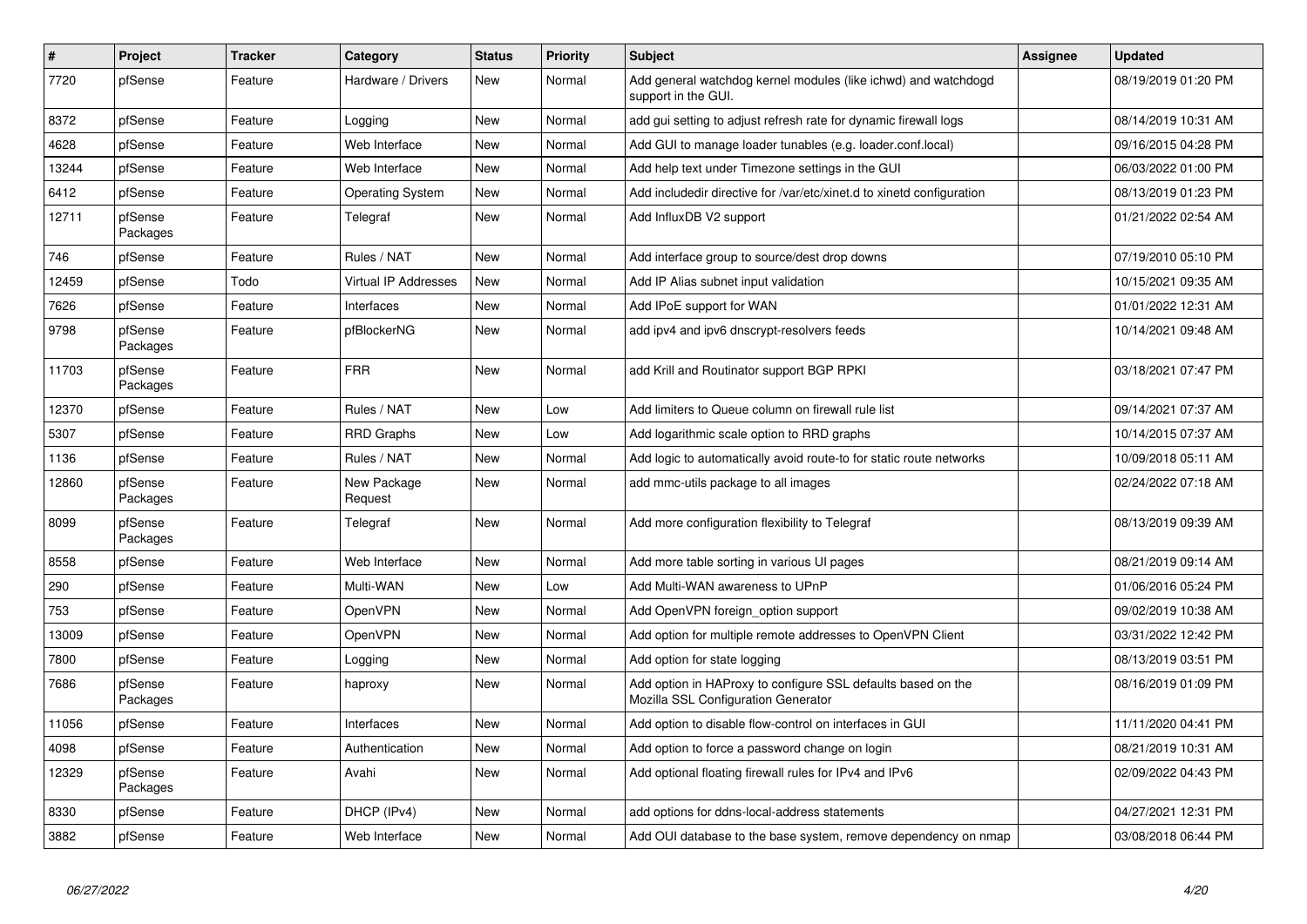| #     | Project             | <b>Tracker</b> | Category                        | <b>Status</b> | <b>Priority</b> | Subject                                                                                   | Assignee     | <b>Updated</b>      |
|-------|---------------------|----------------|---------------------------------|---------------|-----------------|-------------------------------------------------------------------------------------------|--------------|---------------------|
| 10547 | pfSense<br>Packages | Feature        | New Package<br>Request          | New           | Normal          | Add package addrwatch. Addrwatch is like arpwatch but works with<br>ipv4 and ipv6         |              | 05/11/2020 09:20 AM |
| 9315  | pfSense<br>Packages | Feature        | New Package<br>Request          | <b>New</b>    | Normal          | Add Package: dnscrypt-proxy                                                               |              | 03/05/2021 02:38 AM |
| 2771  | pfSense             | Feature        | Rules / NAT                     | New           | Normal          | Add packet tracing simulator                                                              |              | 08/13/2019 12:24 PM |
| 10839 | pfSense             | Feature        | <b>Traffic Shaper</b><br>(ALTQ) | <b>New</b>    | Normal          | Add popular messengers to the Traffic Shaper Wizard                                       |              | 08/18/2020 10:07 AM |
| 5360  | pfSense             | Feature        | UPnP/NAT-PMP                    | <b>New</b>    | Normal          | Add possibility to configure independent "UPnP & NAT-PMP"<br>instances                    |              | 10/31/2015 04:25 AM |
| 8216  | pfSense<br>Packages | Feature        | Telegraf                        | New           | Normal          | Add prometheus output for telegraf                                                        |              | 09/09/2020 05:33 AM |
| 6804  | pfSense             | Feature        | Diagnostics                     | <b>New</b>    | Very Low        | Add row counter into Diagnostics -> Edit File                                             |              | 08/20/2019 03:44 PM |
| 9060  | pfSense             | Feature        | Logging                         | New           | Normal          | add rule name filtering field for firewall log viewer                                     |              | 08/14/2019 12:38 PM |
| 4997  | pfSense             | Feature        | Rules / NAT                     | New           | Normal          | Add setting option to choose default log action for new firewall rules                    |              | 08/20/2019 03:29 PM |
| 9044  | pfSense<br>Packages | Feature        | New Package<br>Request          | New           | Normal          | Add SoftEther                                                                             |              | 11/02/2019 10:51 AM |
| 1979  | pfSense             | Feature        | Aliases / Tables                | New           | Normal          | Add some default read-only system aliases                                                 | Jim Pingle   | 08/21/2019 11:01 AM |
| 9222  | pfSense             | Feature        | Authentication                  | <b>New</b>    | Normal          | Add sshguard log when release an IP                                                       |              | 08/14/2019 01:00 PM |
| 13058 | pfSense             | Todo           | Rules / NAT                     | New           | Normal          | Add static routes and directly connected networks back to policy route<br>negation rules  |              | 04/13/2022 08:05 AM |
| 5525  | pfSense             | Feature        | OpenVPN                         | New           | Normal          | Add static routes for OpenVPN client remote peer addresses when<br>using non-default WANs |              | 11/25/2015 08:44 AM |
| 11997 | pfSense<br>Packages | <b>Bug</b>     | <b>IPsec Profile Wizard</b>     | New           | Normal          | Add Support for Android Strongswan Profiles in the Profile Wizard                         | Jim Pingle   | 07/10/2021 07:51 PM |
| 13296 | pfSense             | Feature        | DHCP (IPv6)                     | <b>New</b>    | Normal          | Add support for DHCP6 OPTION_PD_EXCLUDE (RFC 6603)                                        |              | 06/24/2022 10:10 PM |
| 12286 | pfSense<br>Packages | <b>Bug</b>     | FreeRADIUS                      | New           | Normal          | Add support for ntlm auth in LDAP                                                         |              | 08/20/2021 08:27 AM |
| 13260 | pfSense             | Feature        | Authentication                  | New           | Normal          | Add support for OpenVPN static-challenge                                                  |              | 06/09/2022 02:04 PM |
| 10600 | pfSense<br>Packages | Feature        | pfBlockerNG                     | <b>New</b>    | Normal          | Add support for pfBlockerNG "Action list" feature                                         |              | 08/10/2020 02:39 AM |
| 12281 | pfSense<br>Packages | Feature        | Nut                             | <b>New</b>    | Normal          | Add support for Telegram/Pushover notifications                                           | Viktor Gurov | 01/24/2022 07:25 AM |
| 11931 | pfSense<br>Packages | Feature        | <b>ACME</b>                     | New           | Normal          | Add support for validating a domain's ownership via Google Cloud<br>Cloud DNS             |              | 02/15/2022 03:18 AM |
| 9238  | pfSense<br>Packages | Feature        | New Package<br>Request          | New           | Normal          | Add support for Zerotier                                                                  |              | 05/17/2021 01:58 PM |
| 12139 | pfSense             | Feature        | <b>DNS Forwarder</b>            | New           | Normal          | Add support in for specifying a DNSMASQ configuration file                                |              | 07/16/2021 09:45 PM |
| 10223 | pfSense             | Feature        | Interfaces                      | New           | Normal          | Add the ability to create additional loopback interfaces                                  |              | 12/15/2020 04:35 PM |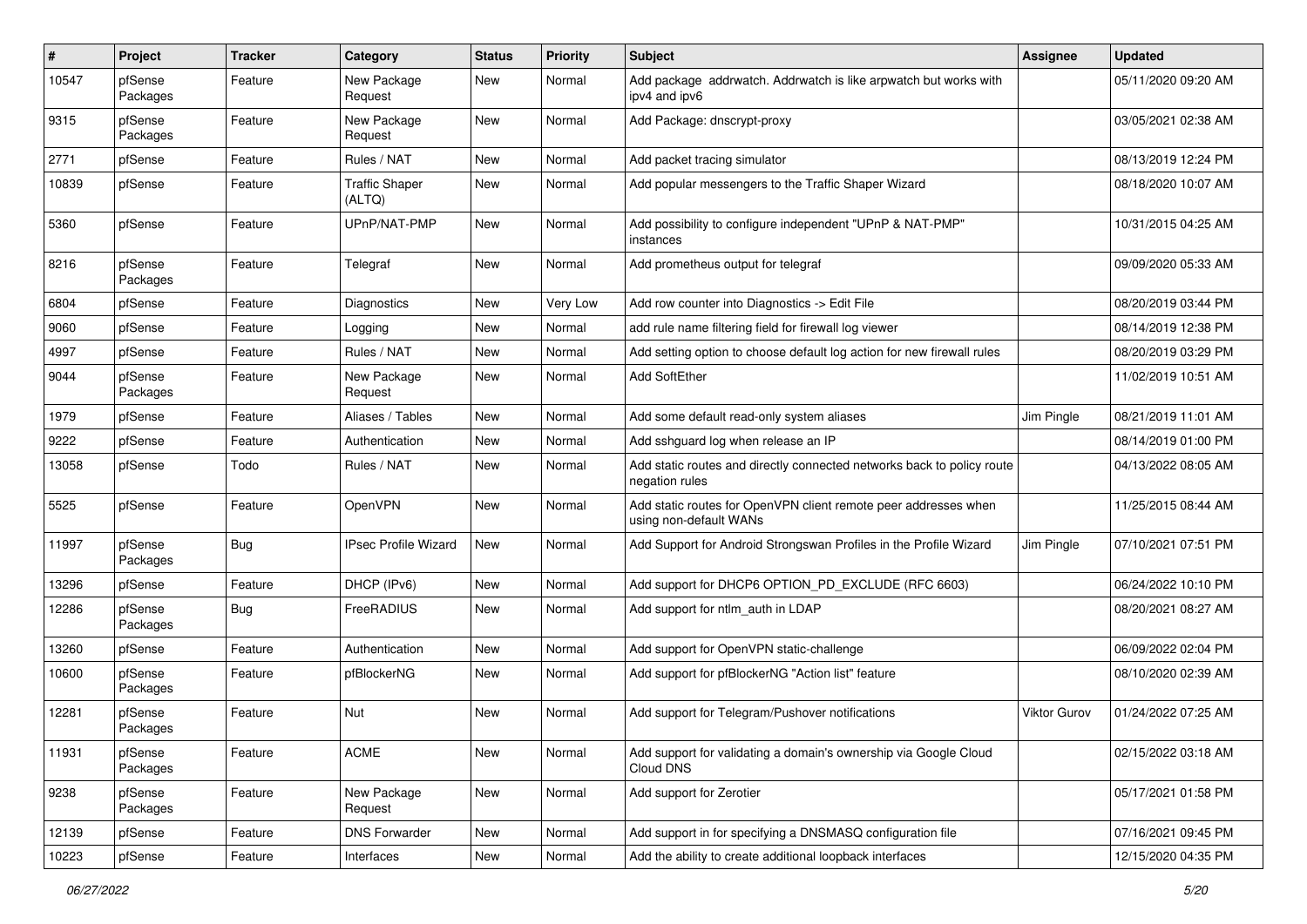| $\sharp$ | Project             | <b>Tracker</b> | Category                 | <b>Status</b> | <b>Priority</b> | <b>Subject</b>                                                                                                   | Assignee | <b>Updated</b>      |
|----------|---------------------|----------------|--------------------------|---------------|-----------------|------------------------------------------------------------------------------------------------------------------|----------|---------------------|
| 12521    | pfSense             | Feature        | <b>Operating System</b>  | New           | Very Low        | Add the BBR2, QUIC, RACK Congestion Control (CC) protocols                                                       |          | 11/15/2021 07:40 AM |
| 7922     | pfSense             | Feature        | Rules / NAT              | New           | Normal          | Add the option to select the ISP IPv6 Delegated Prefix as a<br>destination in firewall rules                     |          | 10/10/2017 06:36 PM |
| 12676    | pfSense             | Feature        | Rules / NAT              | <b>New</b>    | Normal          | Add the Tagged option on the Port Forward rules edit page                                                        |          | 01/11/2022 05:52 AM |
| 4374     | pfSense             | Feature        | Notifications            | New           | Low             | Add timestamps to notification e-mails                                                                           |          | 02/05/2015 12:43 AM |
| 10514    | pfSense             | Feature        | Web Interface            | New           | Normal          | Add to every page an unparsed Notes field for administrative<br>reference                                        |          | 04/30/2020 06:32 PM |
| 9800     | pfSense             | Feature        | Hardware / Drivers       | <b>New</b>    | Normal          | Add toggle for net.isr.dispatch=deferred in GUI                                                                  |          | 09/29/2019 06:18 AM |
| 7181     | pfSense             | Feature        | Rules / NAT              | New           | Low             | Add Top and Add Bottom on Seperator                                                                              |          | 08/21/2019 08:55 AM |
| 9591     | pfSense             | Feature        | Rules / NAT              | <b>New</b>    | Normal          | Add under firewall rules a search box                                                                            |          | 08/14/2019 02:39 PM |
| 12457    | pfSense Docs        | Todo           | Packages                 | New           | Very Low        | Add UPS Configuration Recipes for apcupsd and nut UPS Packages<br>with Common Brand Units                        |          | 10/18/2021 08:37 AM |
| 7852     | pfSense             | Feature        | <b>DNS Resolver</b>      | New           | Normal          | Add views support to Unbound GUI                                                                                 |          | 09/11/2017 12:26 PM |
| 8161     | pfSense<br>Packages | Feature        | FreeRADIUS               | New           | Very Low        | Add virtual server support to FreeRadius                                                                         |          | 12/05/2017 01:57 PM |
| 12905    | pfSense             | Bug            | Web Interface            | <b>New</b>    | Normal          | Add VLAN Re-assignment to Import Interface Mismatch Wizard                                                       |          | 03/07/2022 08:05 AM |
| 11732    | pfSense Plus        | Feature        | Hardware / Drivers       | New           | Normal          | Add VXLAN Support to pfSense Plus                                                                                |          | 03/15/2022 02:35 AM |
| 11280    | pfSense             | Todo           | WireGuard                | <b>New</b>    | Normal          | Add WireGuard to ALTQ list                                                                                       |          | 04/27/2021 12:32 PM |
| 12859    | pfSense<br>Packages | Feature        | Zabbix                   | New           | Normal          | Add Zabbix 6.0 LTS (agent and proxy) packages                                                                    |          | 02/23/2022 07:11 AM |
| 10265    | pfSense<br>Packages | <b>Bug</b>     | Notes                    | New           | Very Low        | Adding a Note with malformed title will force system restore                                                     |          | 02/27/2020 10:12 AM |
| 11410    | pfSense<br>Packages | Feature        | New Package<br>Request   | <b>New</b>    | Normal          | adding bpytop (former Bashtop)                                                                                   |          | 07/26/2021 12:33 PM |
| 12658    | pfSense<br>Packages | Feature        | darkstat                 | <b>New</b>    | Normal          | Adding prometheus metrics to darkstat                                                                            |          | 05/27/2022 09:44 PM |
| 4899     | pfSense             | Feature        | DHCP (IPv4)              | <b>New</b>    | Normal          | Additional BOOTP/DHCP Options should allow a force option                                                        |          | 01/02/2018 02:24 PM |
| 790      | pfSense             | Feature        | <b>Operating System</b>  | New           | Normal          | Advanced options for dnsclient (resolv.conf)                                                                     |          | 04/21/2022 12:39 PM |
| 13074    | pfSense Plus        | <b>Bug</b>     | Cryptographic<br>Modules | <b>New</b>    | Normal          | AES-GCM with SafeXcel on Netgate 2100 causes MBUF overload                                                       |          | 06/12/2022 11:14 AM |
| 9654     | pfSense             | Bug            | <b>DNS Resolver</b>      | <b>New</b>    | Normal          | After reboot, the DNS resolver must be restarted before it will<br>advertise the ipv6 DNS address of the router. |          | 11/20/2020 03:12 AM |
| 11493    | pfSense<br>Packages | <b>Bug</b>     | Zabbix                   | New           | Very Low        | After upgrade zabbix proxy wont start                                                                            |          | 02/21/2021 05:31 AM |
| 12708    | pfSense             | <b>Bug</b>     | Aliases / Tables         | New           | Normal          | alias with non resolving DNS entry breaks underlying pf table                                                    |          | 02/20/2022 06:13 PM |
| 4195     | pfSense             | Feature        | Aliases / Tables         | New           | Low             | Aliases: sections                                                                                                |          | 08/21/2019 11:01 AM |
| 6457     | pfSense             | Feature        | Installer                | New           | Normal          | Allow ability to configure AWS EC2 AMI via userdata                                                              |          | 09/21/2020 02:54 PM |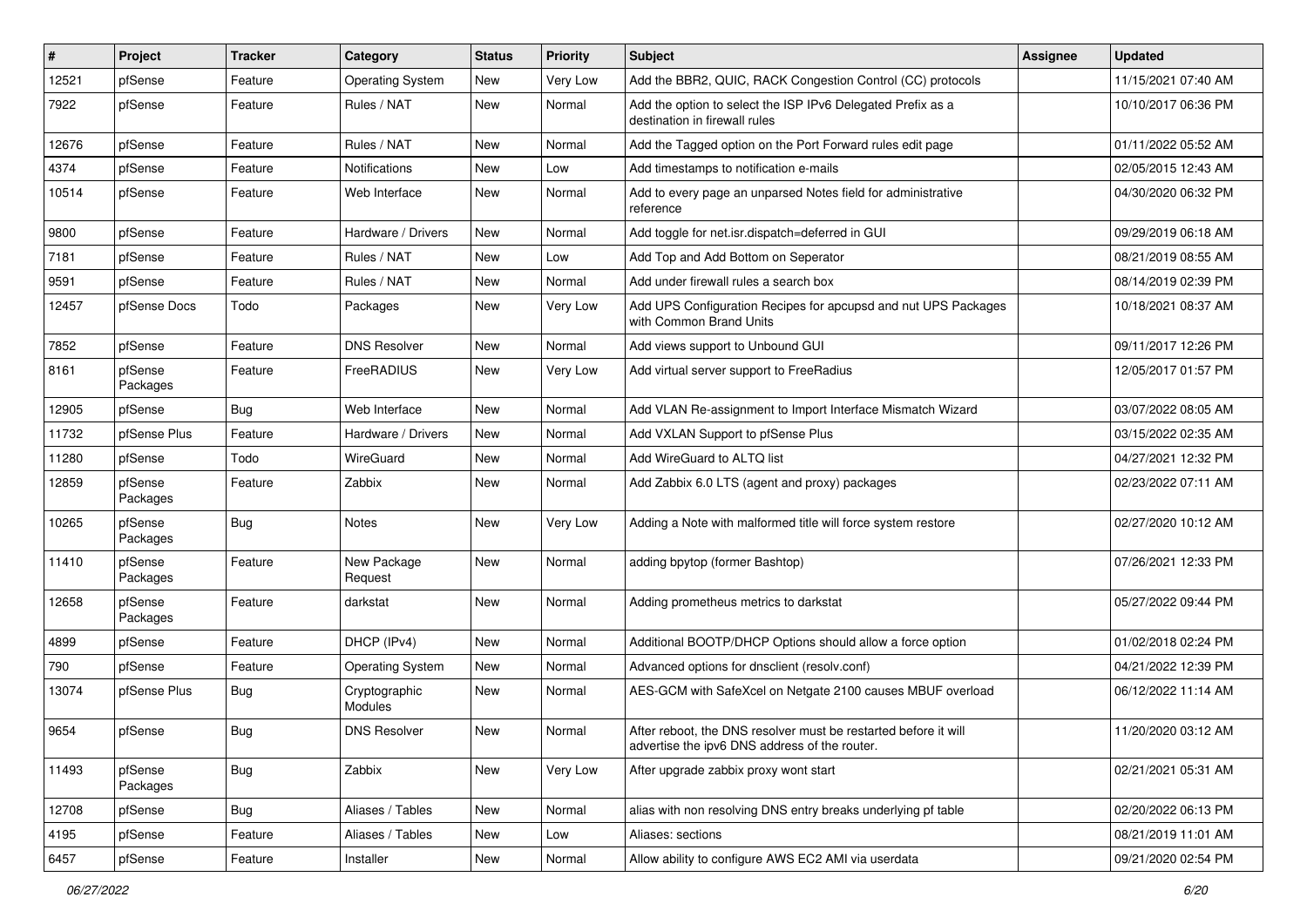| $\pmb{\#}$ | Project             | <b>Tracker</b> | Category              | <b>Status</b> | <b>Priority</b> | <b>Subject</b>                                                                       | Assignee             | <b>Updated</b>      |
|------------|---------------------|----------------|-----------------------|---------------|-----------------|--------------------------------------------------------------------------------------|----------------------|---------------------|
| 946        | pfSense             | Feature        | IPsec                 | New           | Normal          | Allow aliases to be used to define IPsec phase 2 networks                            |                      | 04/21/2022 12:39 PM |
| 4989       | pfSense             | Feature        | <b>IPsec</b>          | <b>New</b>    | Normal          | Allow all valid strongswan remote gateway options in gui                             |                      | 08/20/2015 02:57 PM |
| 3862       | pfSense             | Feature        | <b>IGMP Proxy</b>     | New           | Normal          | Allow configuration of IGMP proxy's 'quickleave' parameter from the<br>web interface |                      | 04/05/2016 03:24 AM |
| 3552       | pfSense             | Feature        | <b>PPP</b> Interfaces | New           | Normal          | Allow configuring link keep-alive value in PPP                                       |                      | 05/14/2014 10:26 AM |
| 12736      | pfSense<br>Packages | Feature        | pfBlockerNG           | New           | Low             | Allow custom cron intervals                                                          |                      | 01/30/2022 08:55 PM |
| 12600      | pfSense             | Feature        | Aliases / Tables      | <b>New</b>    | Normal          | allow custom mask for a network alias created from a FQDN                            |                      | 12/15/2021 10:50 AM |
| 6776       | pfSense             | Feature        | Rules / NAT           | New           | Normal          | Allow disabling of "filter rule association" by default                              |                      | 08/17/2021 10:56 AM |
| 9063       | pfSense             | Feature        | <b>Dynamic DNS</b>    | New           | Normal          | Allow dynamic DNS client entry to specify which Check IP service to<br>use           |                      | 10/24/2018 11:53 AM |
| 3623       | pfSense             | Feature        | Package System        | <b>New</b>    | Normal          | Allow each package to choose if it is restarted on interface events                  |                      | 04/26/2014 01:00 PM |
| 5825       | pfSense             | Feature        | Authentication        | <b>New</b>    | Normal          | Allow EAP-RADIUS for authentication servers                                          |                      | 08/21/2019 10:32 AM |
| 4501       | pfSense             | Feature        | <b>Notifications</b>  | New           | Normal          | Allow email report to send multiple destination                                      |                      | 02/06/2016 04:07 AM |
| 7691       | pfSense<br>Packages | Feature        | Squid                 | New           | Normal          | Allow for custom icap services for squid                                             |                      | 08/24/2017 03:16 AM |
| 5629       | pfSense             | Bug            | <b>IPsec</b>          | New           | Normal          | Allow for IPsec configuration using certs without a CA                               |                      | 12/31/2021 05:21 PM |
| 4165       | pfSense             | Feature        | Rules / NAT           | <b>New</b>    | Low             | Allow for security zones when defining interfaces and firewall rules.                |                      | 02/06/2016 04:35 AM |
| 8769       | pfSense<br>Packages | Feature        | FreeRADIUS            | New           | Normal          | Allow FreeRADIUS users to change their own Passwords and Pins                        |                      | 10/11/2018 11:34 AM |
| 6796       | pfSense             | Feature        | Interfaces            | <b>New</b>    | Normal          | Allow hostnames as GRE and GIF endpoints                                             |                      | 08/13/2019 02:35 PM |
| 7971       | pfSense             | Feature        | Captive Portal        | New           | Normal          | Allow import, export and synchronization of MACs under Captive<br>Portal service     |                      | 10/19/2017 04:56 AM |
| 2693       | pfSense             | Feature        | Console Menu          | <b>New</b>    | Normal          | Allow mapping mapping non-physical interfaces via console                            | <b>Mathieu Simon</b> | 11/27/2012 03:00 PM |
| 1268       | pfSense             | Feature        | Certificates          | New           | Normal          | Allow mass renewing of certs                                                         |                      | 11/01/2019 03:17 PM |
| 6956       | pfSense             | Feature        | <b>Captive Portal</b> | <b>New</b>    | Normal          | Allow more control over concurrent logins                                            |                      | 11/23/2016 12:01 PM |
| 371        | pfSense             | Feature        | Rules / NAT           | New           | Normal          | Allow moving of bogon and RFC 1918 rules                                             |                      | 02/06/2016 04:53 AM |
| 10890      | pfSense             | Feature        | Interfaces            | <b>New</b>    | Normal          | Allow multiple assigned interfaces to track status of a single switch<br>port        |                      | 09/14/2020 07:20 AM |
| 11438      | pfSense             | Feature        | Hardware / Drivers    | New           | Low             | Allow multiple cryptographic accelerator modules to be loaded at the<br>same time    |                      | 02/18/2021 12:40 PM |
| 6604       | pfSense             | Feature        | <b>NTPD</b>           | New           | Normal          | Allow NTP server list to be overridden by DHCP/PPP                                   |                      | 08/13/2019 01:39 PM |
| 10841      | pfSense<br>Packages | Feature        | pfBlockerNG           | New           | Normal          | Allow per Source/VLAN/Network individual black&whitelists                            |                      | 10/18/2020 07:42 AM |
| 7078       | pfSense             | Feature        | OpenVPN               | New           | Low             | Allow reordering of client specific overrides in OpenVPN                             |                      | 11/21/2019 02:48 PM |
| 8458       | pfSense             | Feature        | Dashboard             | New           | Low             | Allow reordering of interface widget                                                 |                      | 08/14/2019 10:52 AM |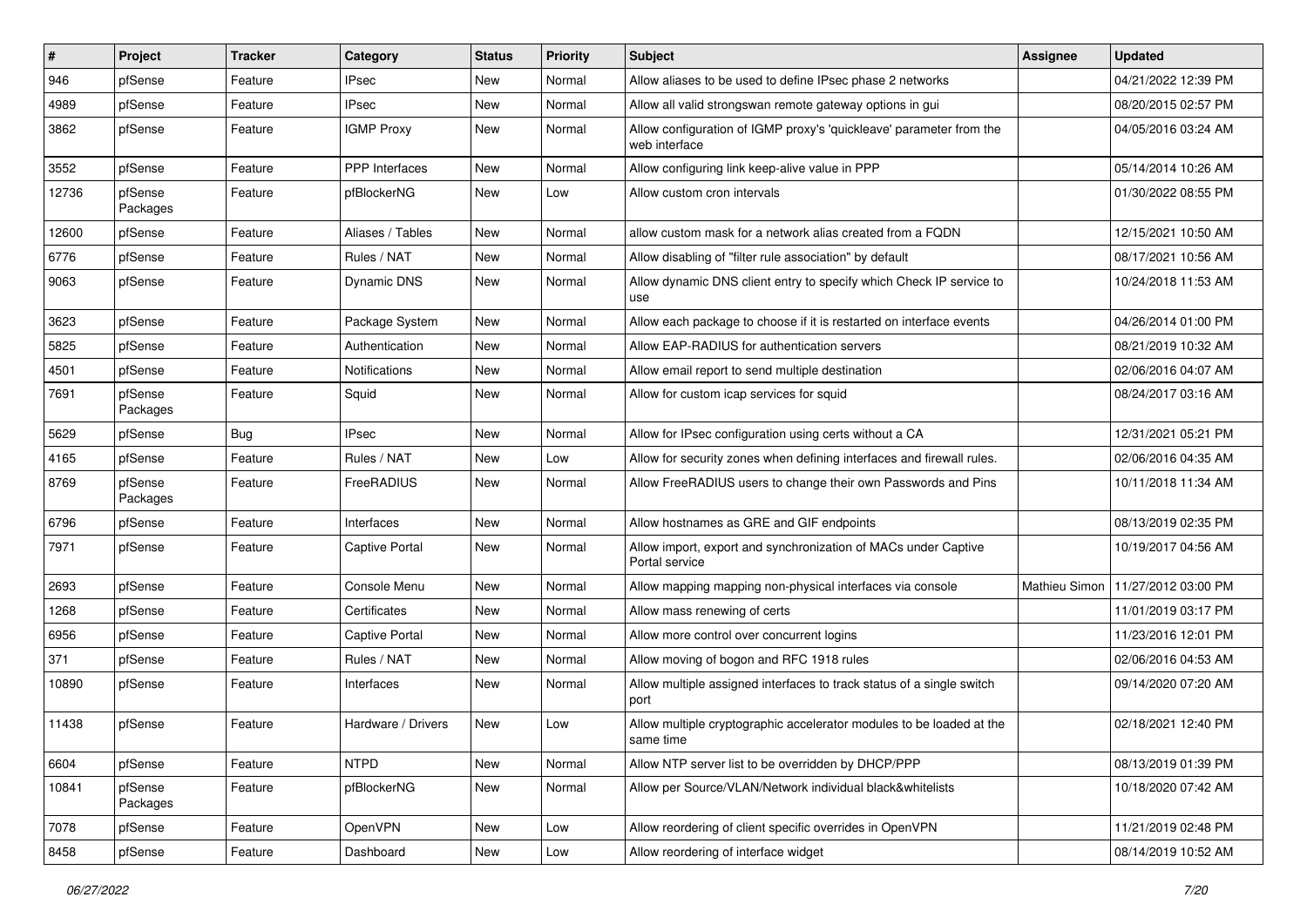| #     | Project             | <b>Tracker</b> | Category                        | <b>Status</b> | <b>Priority</b> | <b>Subject</b>                                                                                          | Assignee             | <b>Updated</b>      |
|-------|---------------------|----------------|---------------------------------|---------------|-----------------|---------------------------------------------------------------------------------------------------------|----------------------|---------------------|
| 2479  | pfSense             | Feature        | Dashboard                       | New           | Normal          | Allow reordering of the traffic graphs on the dashboard                                                 |                      | 06/08/2012 04:13 PM |
| 1935  | pfSense             | Feature        | Rules / NAT                     | New           | Normal          | Allow rule with max-src-conn-* options to make conditional use of<br>"overload <virusprot>"</virusprot> |                      | 10/07/2011 09:31 AM |
| 8178  | pfSense             | Feature        | Package System                  | New           | Normal          | Allow setting attributes for form elements in package XML                                               |                      | 12/09/2017 07:48 PM |
| 12077 | pfSense             | Feature        | Gateways                        | <b>New</b>    | Normal          | Allow stick-connections per gateway group                                                               |                      | 06/24/2021 08:45 AM |
| 10653 | pfSense<br>Packages | Feature        | <b>FRR</b>                      | New           | Normal          | Allow to download frr status                                                                            | Jim Pingle           | 06/11/2020 01:21 AM |
| 10468 | pfSense             | Feature        | Web Interface                   | <b>New</b>    | Normal          | Allow to download log files from WebGUI                                                                 |                      | 04/17/2020 06:17 AM |
| 10258 | pfSense             | Feature        | Certificates                    | New           | Very Low        | allow to sign CA                                                                                        |                      | 02/20/2020 04:20 AM |
| 10377 | pfSense<br>Packages | Feature        | FreeRADIUS                      | New           | Very Low        | Allow usage of TOTP (Google-Authenticator) without PIN                                                  |                      | 03/30/2020 11:43 AM |
| 12473 | pfSense             | Feature        | <b>IPsec</b>                    | <b>New</b>    | Normal          | Allow user adjustment of IPsec Keep Alive periodic checks                                               |                      | 12/22/2021 05:59 AM |
| 10843 | pfSense             | Feature        | Authentication                  | <b>New</b>    | Normal          | Allow user manager settings to specify multiple authentication servers                                  |                      | 01/13/2022 07:22 AM |
| 7216  | pfSense             | Feature        | Web Interface                   | New           | Normal          | Allow user to choose date display format                                                                | <b>Phillip Davis</b> | 02/02/2018 04:20 PM |
| 8483  | pfSense             | Feature        | <b>Traffic Shaper</b><br>(ALTQ) | New           | Normal          | Allow user to choose order of Queues status                                                             |                      | 08/21/2019 09:12 AM |
| 7902  | pfSense<br>Packages | Feature        | OpenVPN Client<br>Export        | New           | Low             | allow vpn client export of other to be a blank field                                                    |                      | 08/19/2019 03:33 PM |
| 11757 | pfSense             | Feature        | <b>XMLRPC</b>                   | <b>New</b>    | Normal          | Allow XMLRPC sync to bypass default auth server in favor of local<br>database                           |                      | 03/30/2021 03:18 PM |
| 12903 | pfSense             | Feature        | Notifications                   | <b>New</b>    | Normal          | alternative authentication methods for email notifications?                                             |                      | 03/07/2022 07:52 AM |
| 10765 | pfSense             | <b>Bug</b>     | Authentication                  | New           | Normal          | Ampersands in Idap extended query are escaped twice                                                     |                      | 09/02/2020 07:55 AM |
| 10845 | pfSense<br>Packages | <b>Bug</b>     | apcupsd                         | New           | Normal          | apcupsd doesn't stop when not enabled                                                                   |                      | 08/24/2020 10:16 AM |
| 9310  | pfSense Docs        | Correction     | Products                        | <b>New</b>    | Normal          | Appliances with internal switch need the MAC Address section of<br>their Getting Started guides updated | Jim Pingle           | 09/23/2020 10:24 AM |
| 8454  | pfSense<br>Packages | <b>Bug</b>     | arpwatch                        | New           | Very Low        | Arpwatch package break email notifications from other sources                                           |                      | 06/23/2022 07:49 PM |
| 9676  | pfSense<br>Packages | Bug            | pfBlockerNG                     | New           | Normal          | AS lookup fails                                                                                         |                      | 12/26/2019 12:17 AM |
| 12632 | pfSense             | <b>Bug</b>     | Gateways                        | New           | High            | Assigning a /30 WAN IP address at the console does not save the<br>gateway correctly                    |                      | 05/17/2022 02:28 PM |
| 13289 | pfSense             | <b>Bug</b>     | Backup / Restore                | New           | Low             | Attempting to restore a 0 byte "config.xml" prints an error that the file<br>cannot be read             |                      | 06/20/2022 10:46 AM |
| 7757  | pfSense             | Bug            | Backup / Restore                | New           | Normal          | Auto Config Backup fails to upload unless Default Gateway is up                                         |                      | 08/16/2019 12:47 PM |
| 12553 | pfSense             | Feature        | Backup / Restore                | New           | Normal          | Auto Config Backup: Allow selecting multiple backups for deletion                                       |                      | 02/22/2022 04:27 AM |
| 11572 | pfSense<br>Packages | Bug            | pfBlockerNG                     | New           | High            | Auto created firewall rules have IPv4 as protocol only - even for IPv6<br>lists.                        |                      | 06/25/2022 10:59 AM |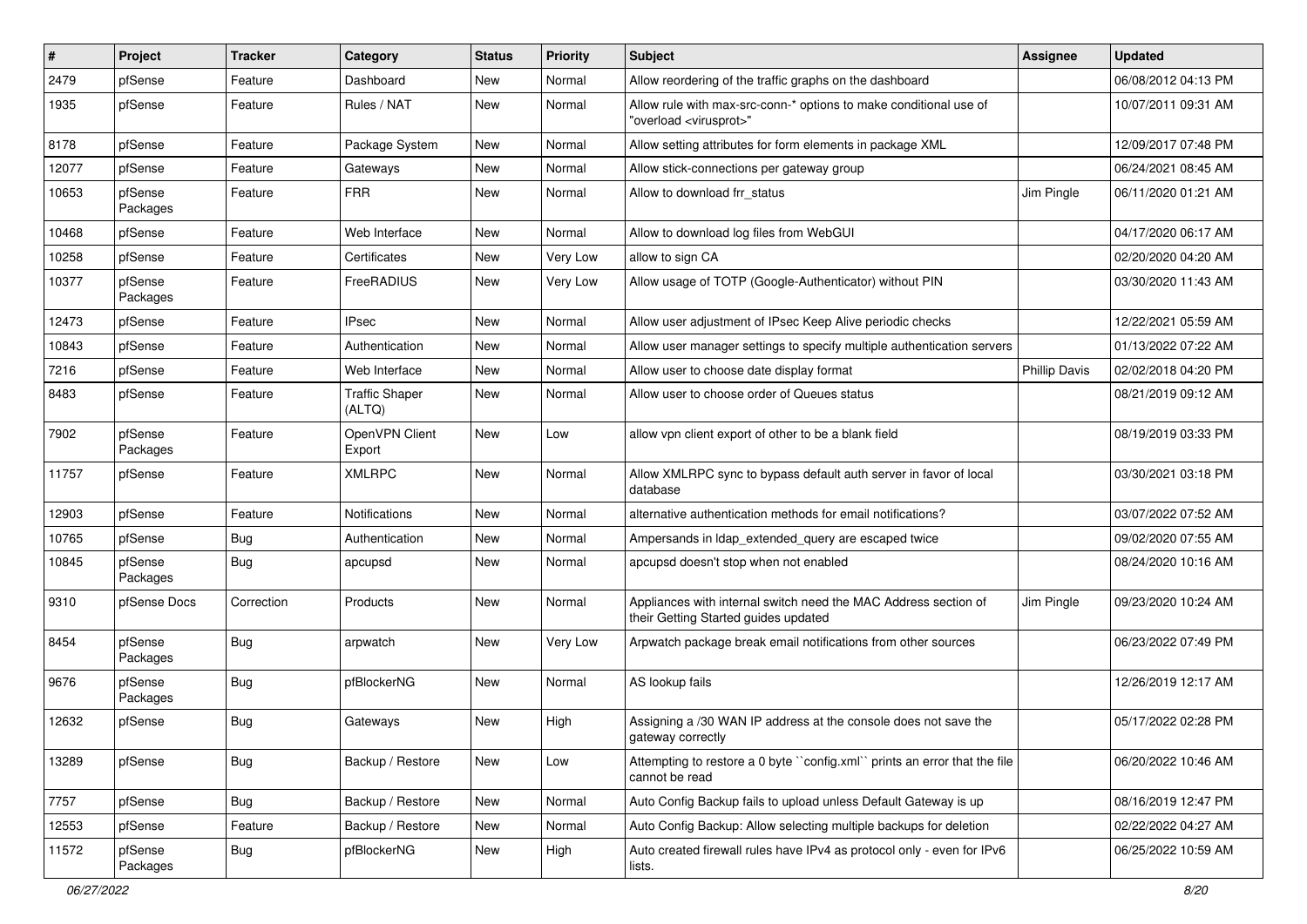| $\vert$ # | Project             | <b>Tracker</b> | Category                | <b>Status</b> | <b>Priority</b> | <b>Subject</b>                                                                              | Assignee | <b>Updated</b>      |
|-----------|---------------------|----------------|-------------------------|---------------|-----------------|---------------------------------------------------------------------------------------------|----------|---------------------|
| 7602      | pfSense             | Feature        | <b>Operating System</b> | New           | Normal          | Auto-Create bootable USB for recovery                                                       |          | 08/13/2019 09:50 AM |
| 7688      | pfSense             | Feature        | Backup / Restore        | <b>New</b>    | Low             | AutoConfigBackup - Info Icon - username only                                                |          | 10/22/2017 10:46 AM |
| 9775      | pfSense             | Feature        | Backup / Restore        | New           | Normal          | AutoConfigBackup - Rolling per day/hour cap on changes, retention<br>policy                 |          | 09/20/2019 09:19 AM |
| 4681      | pfSense             | Feature        | Backup / Restore        | <b>New</b>    | Normal          | AutoConfigBackup make a way to easily download a saved backup                               |          | 08/16/2019 12:46 PM |
| 3053      | pfSense             | Feature        | <b>Captive Portal</b>   | <b>New</b>    | Normal          | Automatically add DHCP static addresses to CP passthru-mac                                  |          | 06/21/2013 11:54 AM |
| 2443      | pfSense             | Feature        | <b>PPP</b> Interfaces   | New           | Normal          | Automatically start 3G usb interfaces upon plugin                                           |          | 05/20/2012 05:37 PM |
| 11588     | pfSense             | Feature        | WireGuard               | New           | Low             | Automatically suggest next IP address in Wireguard interface subnet<br>when creating a peer |          | 12/22/2021 03:35 AM |
| 5735      | pfSense             | Feature        | Aliases / Tables        | New           | Very Low        | Automaticaly add DHCP leases to alias list or make it readable in<br>selected fields        |          | 08/21/2019 11:01 AM |
| 6390      | pfSense             | Todo           | Dashboard               | <b>New</b>    | Low             | Autoscale from Traffic Graph not correct size (big graphs)                                  |          | 05/23/2016 01:38 PM |
| 9495      | pfSense<br>Packages | <b>Bug</b>     | AWS VPC                 | <b>New</b>    | Normal          | AWS VPC VPN wizard produces incorrect config (SHA256 should be<br>SHA1)                     |          | 08/19/2019 02:45 PM |
| 9497      | pfSense<br>Packages | Bug            | AWS VPC                 | <b>New</b>    | Normal          | AWS VPN Wizard: WebGUI times out.                                                           |          | 11/13/2019 10:07 AM |
| 10000     | pfSense             | Bug            | Dynamic DNS             | <b>New</b>    | Normal          | Azure Dynamic DNS A and AAAA Records for Apex Zone                                          |          | 03/31/2020 09:03 AM |
| 13187     | pfSense             | Documentation  | Upgrade                 | <b>New</b>    | Normal          | Azure Frequently asked questions                                                            |          | 05/20/2022 06:52 AM |
| 6608      | pfSense             | Feature        | Backup / Restore        | New           | Low             | backup and restore dhcp                                                                     |          | 07/13/2016 04:09 PM |
| 11110     | pfSense             | Bug            | Backup / Restore        | New           | Normal          | Backup file should be checked before restoring a specific area                              |          | 12/05/2020 02:50 PM |
| 286       | pfSense             | Feature        | Backup / Restore        | <b>New</b>    | Normal          | Backup/restore users individually                                                           |          | 01/09/2021 03:48 PM |
| 12504     | pfSense             | <b>Bug</b>     | Interfaces              | New           | Normal          | BCM57412 NetXtreme-E 10Gb RDMA Ethernet controller issue                                    |          | 11/05/2021 04:51 AM |
| 13256     | pfSense             | Feature        | DHCP (IPv4)             | <b>New</b>    | Normal          | Better handling of duplicate IPs in static DHCP assignments                                 |          | 06/11/2022 04:51 PM |
| 11563     | pfSense<br>Packages | <b>Bug</b>     | <b>BIND</b>             | New           | High            | BIND GUI writes TXT records > 255 characters                                                |          | 02/27/2021 07:11 AM |
| 11634     | pfSense<br>Packages | Regression     | <b>BIND</b>             | New           | Normal          | bind hangs when pfsense is reconnecting as an openvpn client to a<br>TUN openvpn server     |          | 03/14/2021 07:23 AM |
| 8197      | pfSense<br>Packages | <b>Bug</b>     | <b>BIND</b>             | New           | Normal          | BIND UI fails to properly update zone with inline DNSSEC signing<br>enabled                 |          | 02/18/2019 05:23 PM |
| 11074     | pfSense<br>Packages | <b>Bug</b>     | <b>BIND</b>             | New           | Low             | bind Zone Settings Zones, Save button opens "Confirmation required<br>to save changes"      |          | 11/16/2020 11:08 AM |
| 10472     | pfSense<br>Packages | Feature        | Suricata                | New           | Low             | Blocked host alert table break out by timestamp and type to allow<br>sorting by date        |          | 04/17/2020 12:46 PM |
| 11742     | pfSense<br>Packages | <b>Bug</b>     | Suricata                | New           | Normal          | Blocking / Unblocking is not working correctly.                                             |          | 09/01/2021 11:08 AM |
| 7182      | pfSense             | Feature        | Dashboard               | New           | Normal          | Break up System Widget on the Dashboard                                                     |          | 08/21/2019 08:59 AM |
| 11139     | pfSense             | Documentation  | Interfaces              | New           | Normal          | <b>Bridges and VLANs</b>                                                                    |          | 12/07/2020 12:32 PM |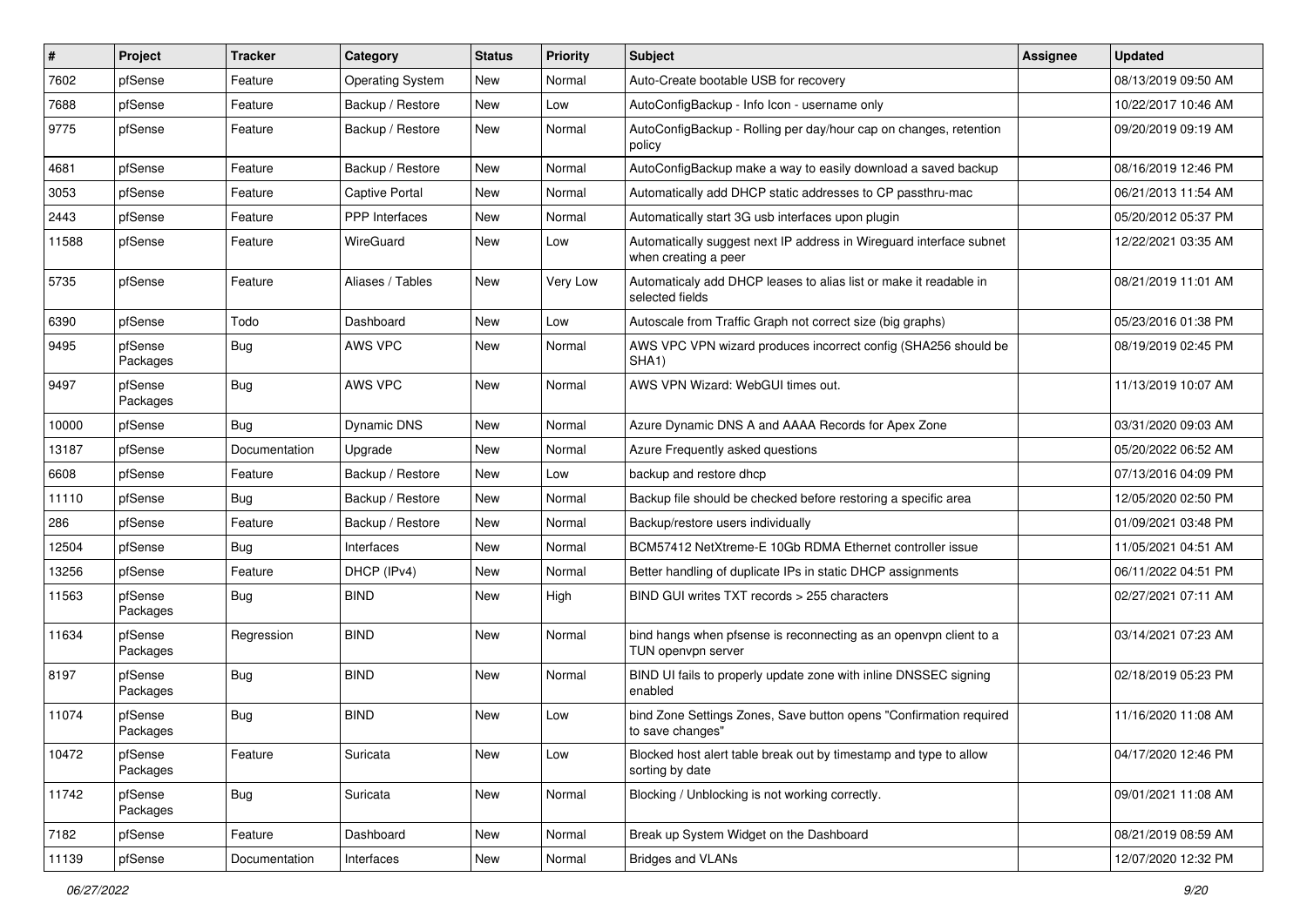| $\vert$ # | Project             | <b>Tracker</b> | Category                        | <b>Status</b> | <b>Priority</b> | <b>Subject</b>                                                                                                          | Assignee             | <b>Updated</b>      |
|-----------|---------------------|----------------|---------------------------------|---------------|-----------------|-------------------------------------------------------------------------------------------------------------------------|----------------------|---------------------|
| 13225     | pfSense             | Bug            | Interfaces                      | <b>New</b>    | Normal          | Bridges with QinQ interfaces not properly set up at boot                                                                | <b>Viktor Gurov</b>  | 05/27/2022 08:19 AM |
| 11890     | pfSense<br>Packages | Feature        | New Package<br>Request          | <b>New</b>    | Normal          | Browser-based "clientless" VPN                                                                                          |                      | 05/05/2021 07:26 AM |
| 8324      | pfSense             | <b>Bug</b>     | Hardware / Drivers              | <b>New</b>    | Normal          | bxe cards require promisc for OSPF                                                                                      | Luiz Souza           | 05/25/2020 03:19 PM |
| 11925     | pfSense             | <b>Bug</b>     | OpenVPN                         | <b>New</b>    | Normal          | Calling-Station-Id always set to WAN IP                                                                                 |                      | 05/14/2021 09:27 AM |
| 4707      | pfSense             | Feature        | Rules / NAT                     | New           | Normal          | Can't override block port 0 rules in filter.inc                                                                         |                      | 08/13/2019 12:53 PM |
| 1620      | pfSense<br>Packages | Bug            | Squid                           | New           | Normal          | Can't use transparent proxy when using bridge.                                                                          |                      | 10/07/2021 04:19 AM |
| 12542     | pfSense             | <b>Bug</b>     | <b>Virtual IP Addresses</b>     | <b>New</b>    | Normal          | Cannot assign a same IPv6 Link-Local address to different interfaces                                                    |                      | 11/25/2021 01:41 AM |
| 8263      | pfSense             | <b>Bug</b>     | <b>Traffic Shaper</b><br>(ALTQ) | <b>New</b>    | Normal          | Cannot create a nonlinear `Link Share` service curve because of: "the<br>sum of the child bandwidth higher than parent" |                      | 11/05/2020 07:31 AM |
| 8614      | pfSense             | <b>Bug</b>     | DHCP (IPv4)                     | <b>New</b>    | Normal          | Cannot remove Additional BOOTP/DHCP Options                                                                             |                      | 08/21/2019 09:15 AM |
| 12737     | pfSense             | <b>Bug</b>     | Certificates                    | <b>New</b>    | Normal          | CApath is not defined by default in curl                                                                                |                      | 05/17/2022 02:30 PM |
| 7403      | pfSense<br>Packages | Bug            | FreeRADIUS                      | <b>New</b>    | Normal          | Captive Portal + freeradius2 + MySQL problems with German Umlaut                                                        |                      | 03/17/2017 09:12 AM |
| 11189     | pfSense             | Feature        | Captive Portal                  | New           | Normal          | Captive Portal - Tarpit option                                                                                          |                      | 12/23/2020 06:44 PM |
| 7608      | pfSense<br>Packages | Feature        | FreeRADIUS                      | New           | Very Low        | Captive Portal amount of traffic Account + Free Radius+Mysql                                                            |                      | 05/28/2017 09:08 AM |
| 9970      | pfSense             | Feature        | <b>Captive Portal</b>           | <b>New</b>    | Low             | Captive Portal and SAML2 Integration                                                                                    | Mauro Braggio        | 10/12/2020 07:39 AM |
| 9012      | pfSense<br>Packages | <b>Bug</b>     | Squid                           | New           | Very Low        | Captive Portal authentication in Squid Proxy Server does not work                                                       |                      | 10/12/2019 05:06 AM |
| 1831      | pfSense             | Feature        | Captive Portal                  | <b>New</b>    | Normal          | Captive portal IPv6 support                                                                                             | Reid<br>Linnemann    | 05/25/2022 07:57 AM |
| 1675      | pfSense             | <b>Bug</b>     | Captive Portal                  | <b>New</b>    | Normal          | Captive portal logout problems with pop-up blockers.                                                                    | <b>Jared Dillard</b> | 03/28/2016 01:37 PM |
| 2963      | pfSense             | Feature        | Captive Portal                  | <b>New</b>    | Normal          | Captive Portal MAC authentication request                                                                               |                      | 08/22/2017 09:09 PM |
| 9627      | pfSense             | Feature        | Captive Portal                  | <b>New</b>    | Normal          | Captive Portal only shows authenticated users                                                                           |                      | 08/14/2019 02:48 PM |
| 12357     | pfSense             | Bug            | Captive Portal                  | New           | Normal          | Captive Portal popup Logout button loads full login page in popup<br>when clicked                                       |                      | 10/27/2021 12:10 PM |
| 4724      | pfSense             | Feature        | <b>Captive Portal</b>           | <b>New</b>    | Low             | Captive Portal Status Add Client Hostname                                                                               |                      | 05/22/2015 08:38 AM |
| 2573      | pfSense             | Feature        | Captive Portal                  | <b>New</b>    | Normal          | Captive Portal support of RADIUS POD (Packet of Disconnect)                                                             |                      | 10/17/2016 03:14 AM |
| 2025      | pfSense             | Feature        | Captive Portal                  | <b>New</b>    | Normal          | Captive Portal: Easy accessible Logout page instead of Logout<br>pop-up window                                          |                      | 02/06/2016 04:59 AM |
| 2545      | pfSense             | Feature        | Captive Portal                  | <b>New</b>    | Low             | CaptivePortal: Custom "Re-authenticate every x minutes"                                                                 |                      | 07/08/2012 05:21 PM |
| 13222     | pfSense             | <b>Bug</b>     | UPnP/NAT-PMP                    | New           | Normal          | CARP IP does not listen for NAT-PMP packets                                                                             |                      | 05/26/2022 02:28 PM |
| 12581     | pfSense             | Regression     | DHCP (IPv6)                     | New           | Normal          | CARP IPv6 assigned address does not get advertised to endpoints<br>with RADV                                            |                      | 12/16/2021 02:34 PM |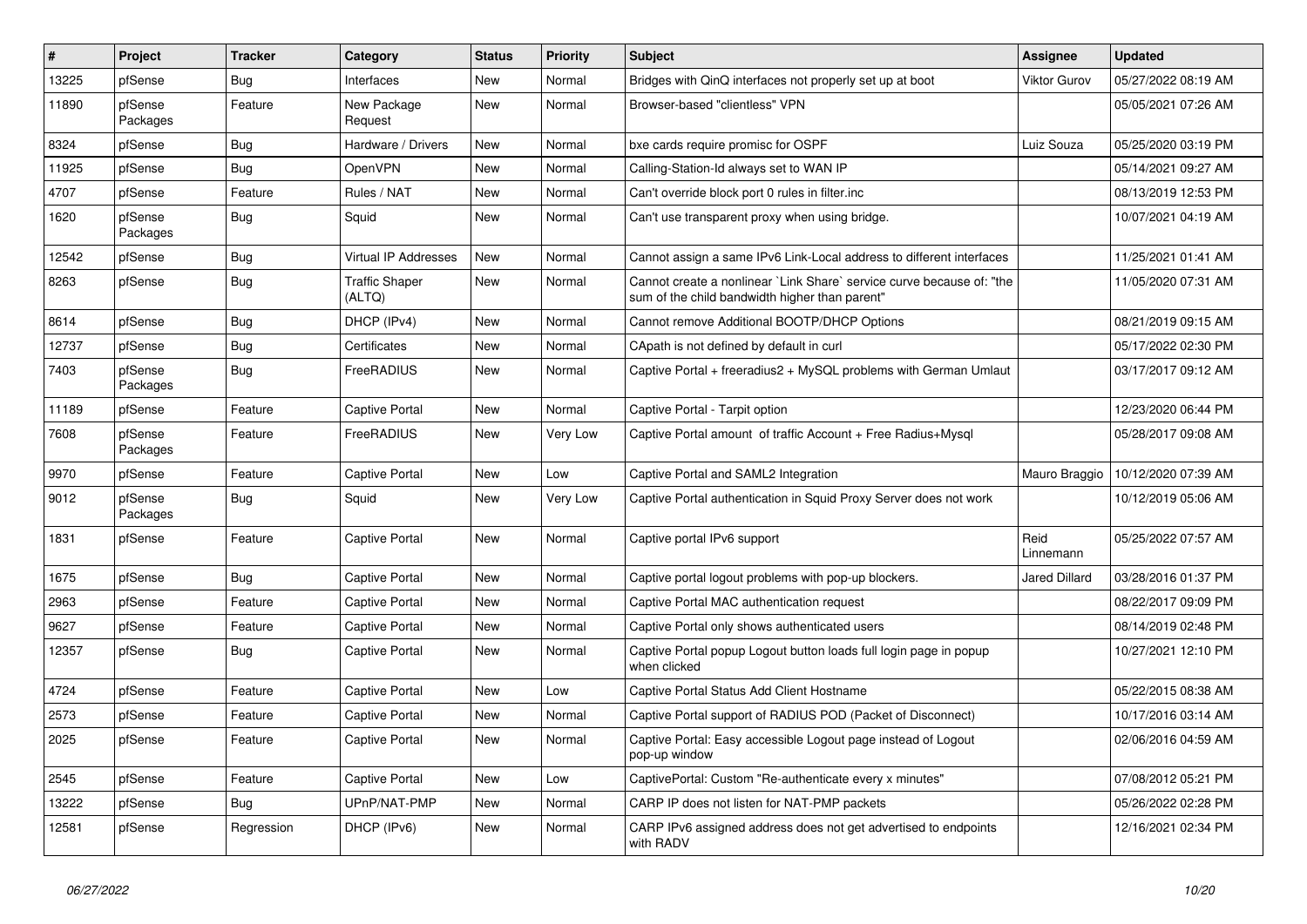| #     | Project             | <b>Tracker</b> | Category                     | <b>Status</b> | <b>Priority</b> | Subject                                                                                                         | Assignee      | <b>Updated</b>      |
|-------|---------------------|----------------|------------------------------|---------------|-----------------|-----------------------------------------------------------------------------------------------------------------|---------------|---------------------|
| 5567  | pfSense             | Feature        | Dashboard                    | New           | Low             | CARP status widget does not update in real time                                                                 |               | 08/20/2019 03:33 PM |
| 12382 | pfSense             | Regression     | OpenVPN                      | New           | Normal          | Certificate Depth checking creates OpenVPN micro-outages every<br>time a user authenticates after 2.5.2 upgrade |               | 01/17/2022 04:17 AM |
| 11203 | pfSense             | <b>Bug</b>     | Certificates                 | New           | Normal          | certificate manager very slow                                                                                   |               | 12/31/2020 11:57 AM |
| 13305 | pfSense             | Feature        | Certificates                 | <b>New</b>    | Normal          | Certificate Revocation page should show expiration date                                                         |               | 06/27/2022 10:26 AM |
| 10729 | pfSense             | <b>Bug</b>     | Package System               | New           | Normal          | Certificate verification failed for pkg.freebsd.org                                                             |               | 07/05/2020 01:12 AM |
| 13294 | pfSense             | Feature        | Gateways                     | New           | Low             | Change gateway name                                                                                             |               | 06/22/2022 06:07 PM |
| 13110 | pfSense             | <b>Bug</b>     | CARP                         | New           | Very Low        | changing CARP VIP address does not update outbound NAT<br>interface IP                                          |               | 05/03/2022 02:52 PM |
| 11169 | pfSense             | Feature        | Interfaces                   | New           | Very Low        | Changing interface index order                                                                                  |               | 12/17/2020 05:44 AM |
| 12183 | pfSense             | Regression     | Interfaces                   | New           | Low             | Changing MAC address for PPP parent interface stopped working                                                   |               | 04/20/2022 04:16 PM |
| 12539 | pfSense             | <b>Bug</b>     | Interfaces                   | New           | Low             | Changing VLAN ID for LAN interface in assignments silently fails.                                               |               | 11/23/2021 04:12 AM |
| 13014 | pfSense             | <b>Bug</b>     | <b>IPsec</b>                 | New           | Normal          | Charon.vici can get in a bad state                                                                              | Mateusz Guzik | 05/24/2022 05:05 PM |
| 5786  | pfSense             | Bug            | Web Interface                | New           | Normal          | Check WebConfigurator port for conflicts                                                                        |               | 04/21/2022 12:39 PM |
| 10645 | pfSense             | Feature        | Package System               | New           | Very Low        | Choosing active repo after restoring config but before starting pkgs<br>auto-installing                         |               | 09/22/2020 01:04 PM |
| 11625 | pfSense             | Feature        | OpenVPN                      | New           | Normal          | Cisco-AVPair aliases support                                                                                    |               | 03/05/2021 12:35 AM |
| 13137 | pfSense<br>Packages | Feature        | pfBlockerNG                  | <b>New</b>    | Normal          | ckuethe/doh-blocklist.txt add to DoH feeds                                                                      |               | 05/07/2022 02:39 AM |
| 13073 | pfSense<br>Packages | <b>Bug</b>     | Squid                        | New           | Normal          | ClamAV - clamd dies with high CPU load and thus the C-ICAP of<br>squid-reverse proxy causes http:500 errors     |               | 04/19/2022 05:38 AM |
| 12922 | pfSense             | Bug            | DHCP (IPv4)                  | New           | Normal          | Classless static routes received on DHCP WAN can override chosen<br>default gateway                             |               | 03/28/2022 10:08 AM |
| 11363 | pfSense             | <b>Bug</b>     | Installer                    | <b>New</b>    | Normal          | Clean Install 2.5.0 fails due to hardware incompability                                                         |               | 02/04/2021 11:06 AM |
| 13250 | pfSense             | Todo           | DHCP (IPv4)                  | New           | Very Low        | Clean up DHCP Server option language                                                                            | Jim Pingle    | 06/06/2022 07:32 AM |
| 8694  | pfSense             | Feature        | Authentication               | <b>New</b>    | Very Low        | Client CA Auth for PFSense WebGui                                                                               |               | 08/21/2019 09:25 AM |
| 12188 | pfSense<br>Packages | Bug            | OpenVPN Client<br>Export     | New           | Normal          | client export breaks multi remote configurations                                                                |               | 10/02/2021 05:58 PM |
| 6470  | pfSense<br>Packages | Feature        | New Package<br>Request       | New           | Normal          | <b>CloudFlare Integration Module</b>                                                                            |               | 08/13/2019 01:23 PM |
| 12942 | pfSense             | <b>Bug</b>     | Gateways                     | New           | Normal          | Code to kill states for old gateway when reconnecting an interface is<br>incorrect                              | Jim Pingle    | 03/22/2022 01:25 PM |
| 7988  | pfSense             | Feature        | Web Interface                | New           | Normal          | Compact Theme based on Compact-RED with the default theme<br>colors.                                            |               | 10/23/2017 05:34 AM |
| 6602  | pfSense             | Feature        | User Manager /<br>Privileges | New           | Normal          | Config writes denied via "deny config write" permission should notify<br>as such                                |               | 08/20/2019 03:43 PM |
| 12214 | pfSense Docs        | Todo           | General                      | New           | Low             | Connect to WebGui.                                                                                              |               | 08/05/2021 04:39 AM |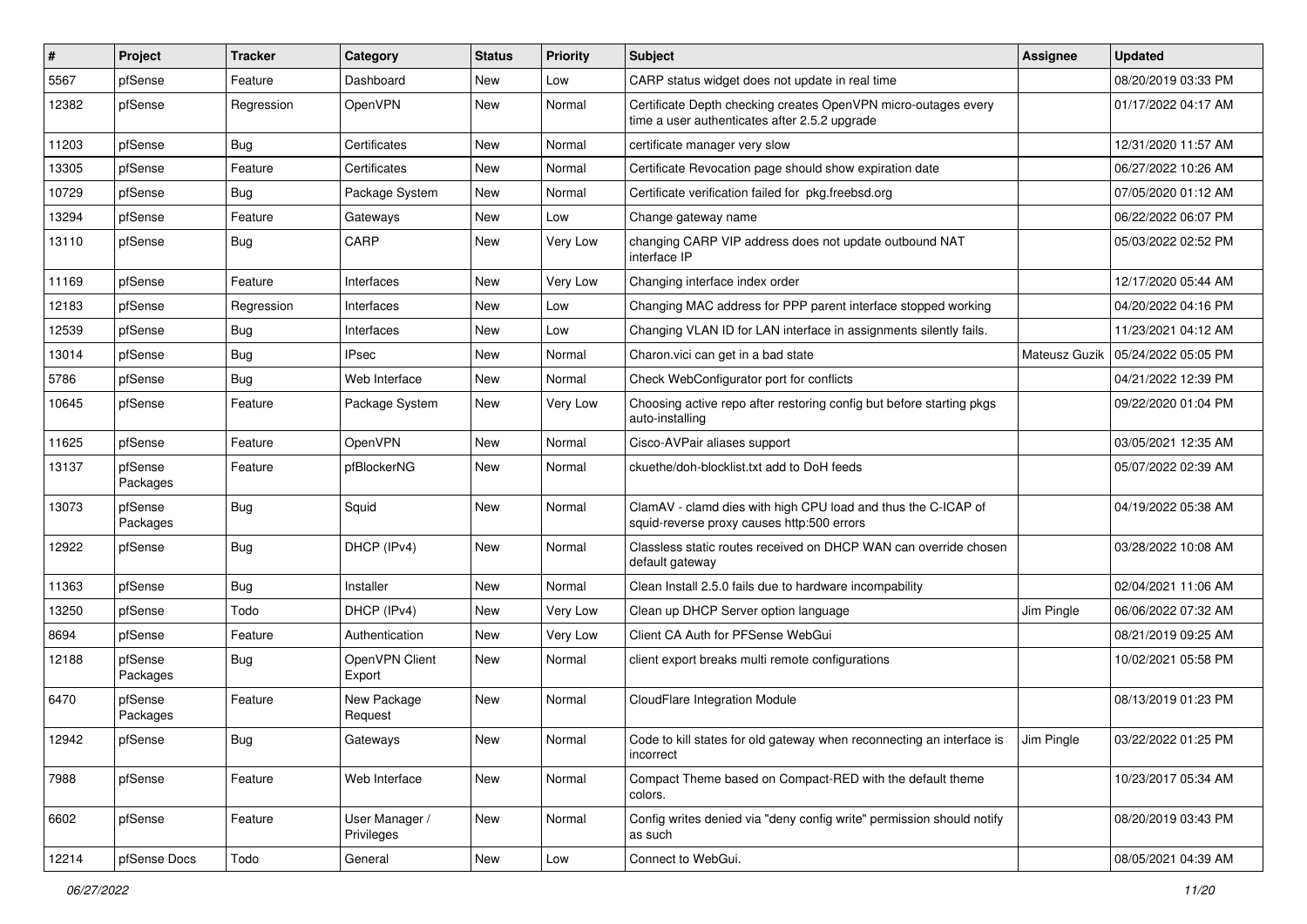| $\sharp$ | Project             | <b>Tracker</b> | Category                            | <b>Status</b> | Priority | <b>Subject</b>                                                                                | <b>Assignee</b>     | <b>Updated</b>      |
|----------|---------------------|----------------|-------------------------------------|---------------|----------|-----------------------------------------------------------------------------------------------|---------------------|---------------------|
| 8279     | pfSense<br>Packages | Feature        | pfBlockerNG                         | <b>New</b>    | Normal   | Consider adding a new option to the Rule Order                                                |                     | 08/20/2019 09:00 AM |
| 11270    | pfSense             | Feature        | <b>VPN (Multiple Types)</b>         | <b>New</b>    | Low      | Consider integrating Nebula mesh VPN                                                          |                     | 01/20/2021 03:34 PM |
| 6022     | pfSense<br>Packages | Feature        | New Package<br>Request              | <b>New</b>    | Normal   | Consider MLVPN for bonded VPN                                                                 |                     | 01/30/2021 05:24 PM |
| 6960     | pfSense             | Feature        | DHCP (IPv4)                         | <b>New</b>    | Normal   | Consider replacing ISC DHCP server with KEA DHCP                                              |                     | 09/24/2020 01:59 PM |
| 10404    | pfSense             | Feature        | <b>NTPD</b>                         | <b>New</b>    | Normal   | Consider using chrony for NTP services                                                        |                     | 11/23/2021 06:59 PM |
| 12850    | pfSense             | Bug            | Routing                             | <b>New</b>    | Low      | Console error during boot: ``route: route has not been found``                                |                     | 02/22/2022 08:27 AM |
| 9149     | pfSense             | <b>Bug</b>     | Package System                      | <b>New</b>    | Low      | Continued issues with /tmp and /var in RAM on 2.4                                             |                     | 11/24/2018 11:56 AM |
| 10530    | pfSense             | <b>Bug</b>     | Upgrade                             | <b>New</b>    | Normal   | Convert config version to be based on product version                                         |                     | 04/21/2022 12:39 PM |
| 12909    | pfSense<br>Packages | Feature        | Suricata                            | <b>New</b>    | Normal   | Convert Suricata GeoIP Lookup feature on ALERTS tab to use local<br>GeoIP2 database           | <b>Viktor Gurov</b> | 03/07/2022 08:28 AM |
| 11268    | pfSense             | Bug            | Web Interface                       | <b>New</b>    | Normal   | Cookie named 'id' prevents Edit form fields being set properly                                |                     | 09/03/2021 06:16 AM |
| 12978    | pfSense Docs        | Correction     | Monitoring                          | <b>New</b>    | Normal   | Correction to iftop section of Monitoring Bandwidth Usage                                     | Jim Pingle          | 03/23/2022 11:18 AM |
| 12467    | pfSense             | <b>Bug</b>     | <b>Captive Portal</b>               | <b>New</b>    | Normal   | CP error on client disconnect after reboot                                                    |                     | 10/17/2021 05:35 AM |
| 6295     | pfSense             | Bug            | <b>Traffic Shaper</b><br>(Limiters) | New           | Normal   | Crash upon applying CODELQ to untagged parent interface when<br>also applied to daughter VLAN | Luiz Souza          | 08/20/2019 02:44 PM |
| 6215     | pfSense             | Feature        | Web Interface                       | <b>New</b>    | Normal   | Create consistent UI for admin access security                                                |                     | 04/20/2016 03:05 PM |
| 12804    | pfSense Docs        | New Content    | General                             | New           | Very Low | Create Slack documentation                                                                    |                     | 02/15/2022 04:59 PM |
| 9889     | pfSense             | <b>Bug</b>     | Certificates                        | <b>New</b>    | Very Low | CRL check for Intermediate CA CRLs fails                                                      | Jim Pingle          | 11/08/2019 11:03 AM |
| 13309    | pfSense<br>Packages | Bug            | Cron                                | New           | Normal   | Cron validation prevents special strings such as @reboot                                      | Jim Thompson        | 06/27/2022 03:52 PM |
| 4472     | pfSense             | Feature        | Build / Release                     | <b>New</b>    | Normal   | Cryptographically sign every (sub-)release                                                    |                     | 08/13/2019 12:53 PM |
| 6803     | pfSense             | <b>Bug</b>     | Web Interface                       | <b>New</b>    | Normal   | CSRF timeout occurs when it (probably) shouldn't                                              |                     | 11/03/2016 09:43 PM |
| 7943     | pfSense             | Bug            | Web Interface                       | <b>New</b>    | Normal   | CSS Overflow Fix for Drop Down Menus in webConfigurator                                       |                     | 11/21/2020 02:54 PM |
| 11352    | pfSense             | Bug            | FreeBSD                             | <b>New</b>    | Low      | CTF types $> 215$ in the pfSense kernel config results in DTrace<br>failing                   | Scott Long          | 03/17/2021 02:52 AM |
| 5619     | pfSense             | Feature        | <b>Operating System</b>             | <b>New</b>    | Normal   | Curl with ARES support                                                                        |                     | 08/13/2019 02:56 PM |
| 11573    | pfSense<br>Packages | Feature        | New Package<br>Request              | <b>New</b>    | Normal   | <b>Custom Commands</b>                                                                        |                     | 03/16/2021 07:28 PM |
| 13200    | pfSense<br>Packages | Feature        | pfBlockerNG                         | <b>New</b>    | Normal   | Custom DNS Servers for Alert settings                                                         |                     | 05/23/2022 06:16 AM |
| 13044    | pfSense<br>Packages | Feature        | Mail report                         | <b>New</b>    | Normal   | Customized reporting                                                                          |                     | 04/11/2022 09:22 AM |
| 13198    | pfSense<br>Packages | Feature        | pfBlockerNG                         | <b>New</b>    | Normal   | Dark Theme Styling issues - Alerts White bar                                                  |                     | 05/23/2022 06:05 AM |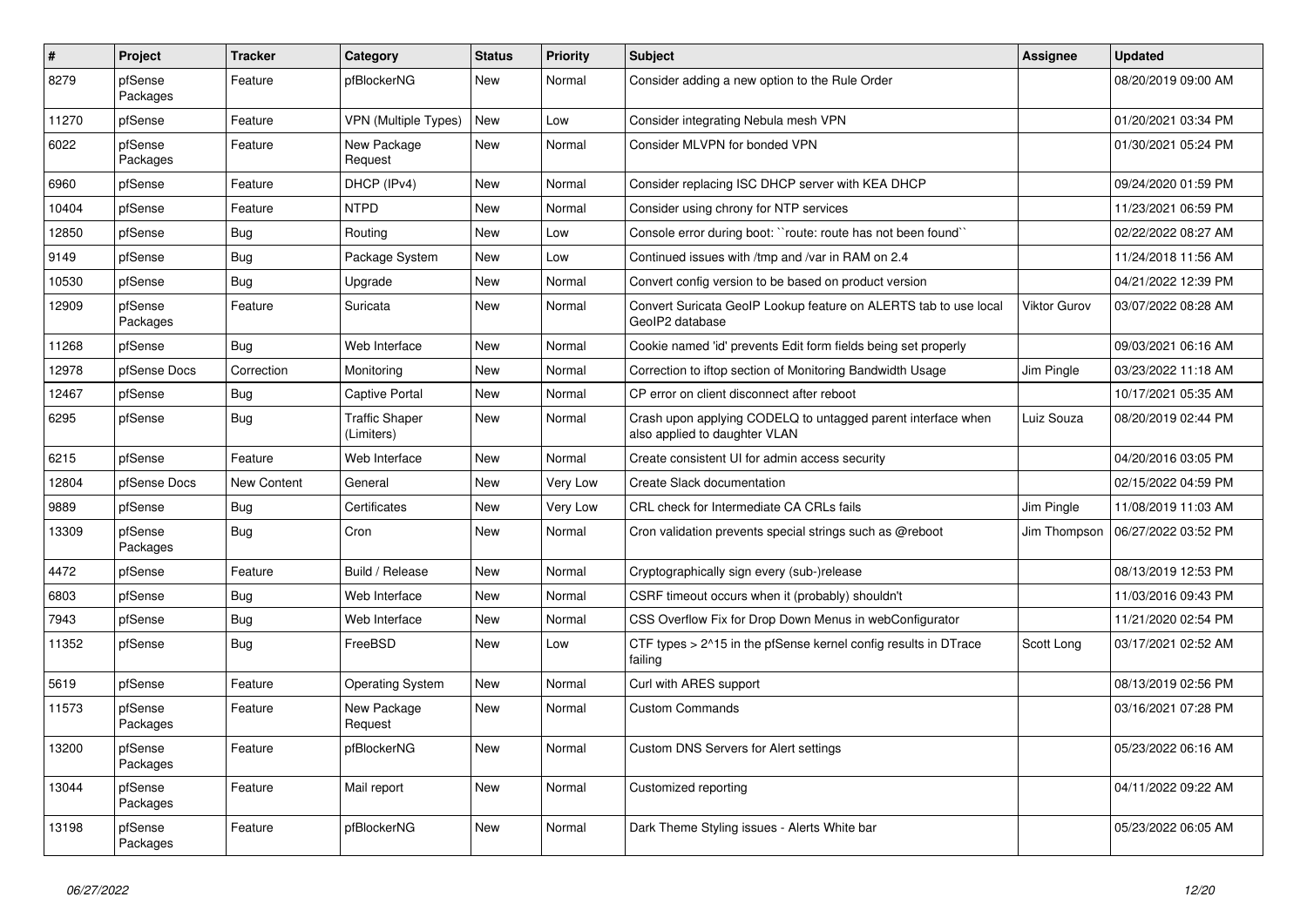| $\#$  | Project             | <b>Tracker</b> | Category               | <b>Status</b> | <b>Priority</b> | <b>Subject</b>                                                                                   | Assignee             | <b>Updated</b>      |
|-------|---------------------|----------------|------------------------|---------------|-----------------|--------------------------------------------------------------------------------------------------|----------------------|---------------------|
| 9677  | pfSense             | <b>Bug</b>     | Dashboard              | New           | Normal          | Dashboard hangs when widget needs data from a remote host which<br>is down                       |                      | 08/13/2019 09:15 AM |
| 12573 | pfSense<br>Packages | Feature        | New Package<br>Request | New           | Normal          | Dashboard widget with external connection map                                                    | aleksei<br>prokofiev | 12/07/2021 07:38 AM |
| 10601 | pfSense<br>Packages | <b>Bug</b>     | Status Monitoring      | New           | Normal          | Dashboard->Traffic Graphs Scale is capped for outbound                                           |                      | 05/29/2020 10:13 AM |
| 8406  | pfSense             | Bug            | Dynamic DNS            | New           | Normal          | DDNS IPV6 Cloudflare Client does not detect PPOE address                                         |                      | 03/31/2018 11:56 AM |
| 3534  | pfSense             | Feature        | DHCP (IPv4)            | New           | Normal          | DDNS using arbitrary zone primary                                                                |                      | 07/08/2014 11:40 AM |
| 11177 | pfSense             | <b>Bug</b>     | Dynamic DNS            | New           | Normal          | DDNSv6 not using Check IP Services                                                               |                      | 12/21/2020 05:02 AM |
| 13159 | pfSense             | Todo           | Web Interface          | New           | Very Low        | Decrease distance between img-buttons in webGUI to eliminate<br>mistake entry                    |                      | 05/14/2022 06:52 AM |
| 10160 | pfSense<br>Packages | Feature        | New Package<br>Request | New           | Normal          | Dedicated Maxmind GeoIP package including license registration                                   |                      | 01/03/2020 10:31 PM |
| 13195 | pfSense<br>Packages | Feature        | pfBlockerNG            | New           | Normal          | Dedicated website for Feed mangement - Community Driven                                          |                      | 05/23/2022 05:22 AM |
| 10144 | pfSense             | Feature        | Web Interface          | <b>New</b>    | Low             | Default Sort Order, DHCP Leases                                                                  |                      | 12/31/2019 06:47 PM |
| 12509 | pfSense             | <b>Bug</b>     | OpenVPN                | <b>New</b>    | Normal          | Deffered authentication does not work with auth-gen-token<br>external-auth or pusk "auth-token"  |                      | 11/08/2021 04:01 AM |
| 8836  | pfSense<br>Packages | Feature        | FreeRADIUS             | <b>New</b>    | Normal          | Define Idap group vlan assignment in users file                                                  |                      | 08/26/2018 07:53 AM |
| 12451 | pfSense             | Bug            | Virtual IP Addresses   | <b>New</b>    | Normal          | deleteVIP() does not check RFC2136 Update Source                                                 |                      | 10/13/2021 10:06 AM |
| 13263 | pfSense             | <b>Bug</b>     | DHCP (IPv4)            | New           | Low             | Deleting a static DHCP entry when the related IP is not in the arp<br>table spams the log        |                      | 06/10/2022 11:18 AM |
| 13102 | pfSense             | <b>Bug</b>     | <b>IPsec</b>           | New           | Normal          | Deleting an IPSec tunnel doesn't destroy the SA (SADs/SPDs),<br>causes crash in status ipsec.php | <b>Viktor Gurov</b>  | 05/20/2022 01:07 PM |
| 10822 | pfSense             | Bug            | DHCP (IPv6)            | <b>New</b>    | Normal          | Deprecated IPv6 prefix won't be announced as deprecated to clients                               |                      | 08/10/2020 09:23 AM |
| 13310 | pfSense Plus        | Bug            | Unknown                | New           | Normal          | Destination IPv6 prefix list is not built properly                                               |                      | 06/27/2022 04:08 PM |
| 11092 | pfSense<br>Packages | Feature        | pfBlockerNG            | New           | Normal          | Detecting DNS tunneling                                                                          |                      | 11/21/2020 04:53 AM |
| 13273 | pfSense             | <b>Bug</b>     | DHCP (IPv4)            | <b>New</b>    | Normal          | dhclient can use conflicting recorded leases                                                     |                      | 06/14/2022 11:07 AM |
| 13217 | pfSense             | <b>Bug</b>     | DHCP (IPv4)            | New           | Normal          | dhclient using default pid file location which does not exist                                    | Viktor Gurov         | 05/26/2022 08:09 AM |
| 6845  | pfSense             | Feature        | Interfaces             | New           | Normal          | DHCP / DHCPv6 WAN client status page                                                             |                      | 08/19/2019 12:37 PM |
| 8526  | pfSense             | <b>Bug</b>     | Interfaces             | New           | Normal          | DHCP client ignores server replies when 802.1g tagging is used                                   |                      | 08/14/2019 10:52 AM |
| 13279 | pfSense             | <b>Bug</b>     | Interfaces             | New           | Normal          | DHCP config override affects Gateway installation.                                               |                      | 06/17/2022 07:25 AM |
| 10345 | pfSense             | Feature        | DHCP (IPv4)            | New           | Normal          | DHCP lease distinction between online and offline                                                |                      | 03/16/2020 07:56 AM |
| 10250 | pfSense             | Feature        | DHCP (IPv4)            | New           | Very Low        | DHCP lease view by interface                                                                     |                      | 02/11/2020 07:47 AM |
| 10280 | pfSense             | Feature        | Dashboard              | New           | Low             | DHCP Leases widget                                                                               |                      | 11/07/2020 09:18 PM |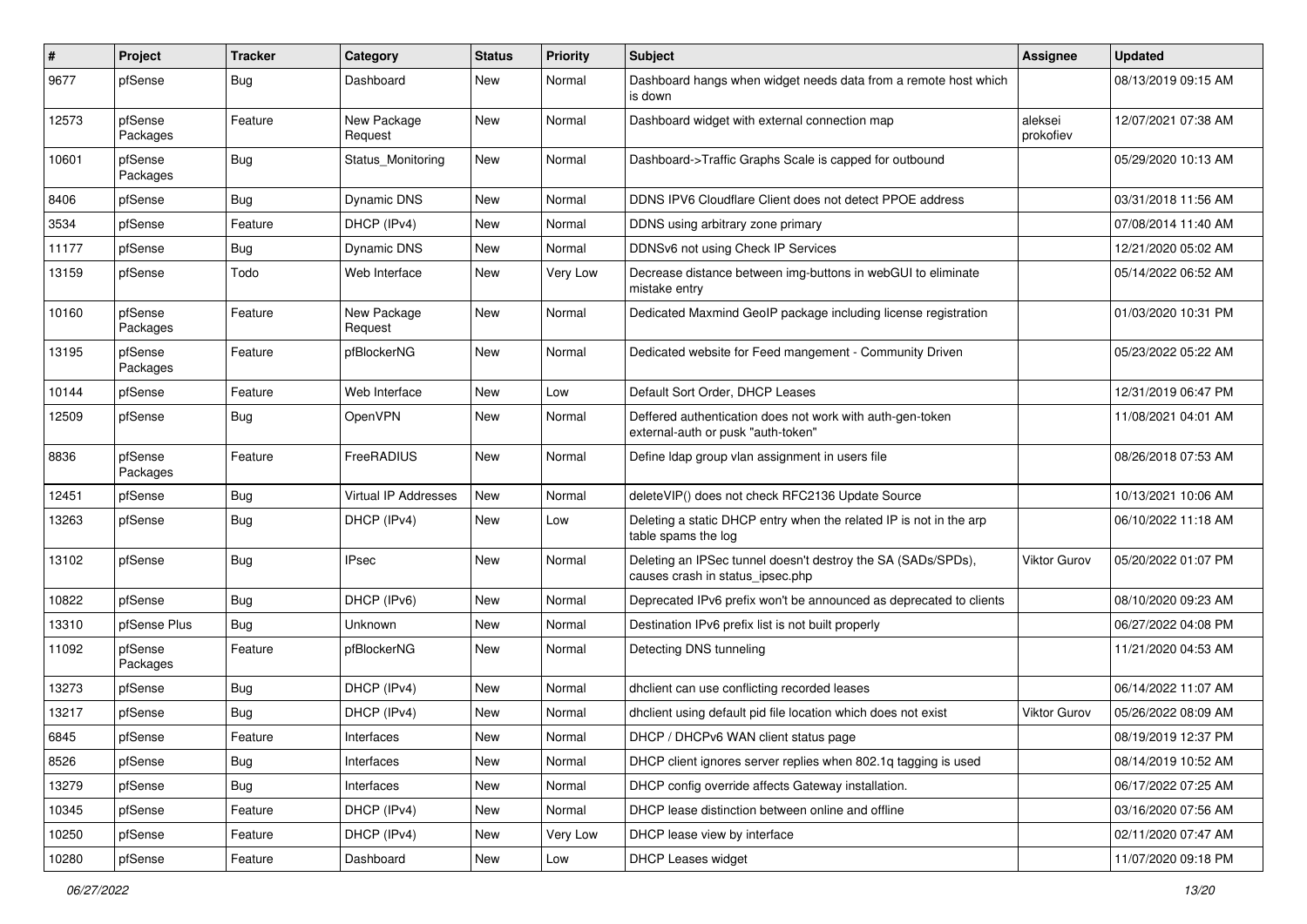| $\vert$ # | Project             | <b>Tracker</b> | Category                            | <b>Status</b> | <b>Priority</b> | Subject                                                                                   | Assignee          | <b>Updated</b>      |
|-----------|---------------------|----------------|-------------------------------------|---------------|-----------------|-------------------------------------------------------------------------------------------|-------------------|---------------------|
| 12067     | pfSense             | <b>Bug</b>     | DHCP (IPv4)                         | New           | Very Low        | <b>DHCP Monitoring Statistics Error</b>                                                   |                   | 06/21/2021 08:39 AM |
| 7329      | pfSense             | Bug            | <b>DNS Forwarder</b>                | New           | Low             | DHCP Not Updating DNS                                                                     |                   | 01/21/2022 09:16 PM |
| 8879      | pfSense             | Feature        | DHCP (IPv4)                         | New           | Very Low        | DHCP options ADD force options                                                            |                   | 09/07/2018 09:14 AM |
| 4680      | pfSense             | <b>Bug</b>     | <b>DHCP Relay</b>                   | New           | Normal          | DHCP relay does not work with DHCP server on other end of<br>OpenVPN tunnel               |                   | 05/05/2015 06:55 PM |
| 12508     | pfSense             | Bug            | <b>DHCP Relay</b>                   | <b>New</b>    | Normal          | DHCP Relay over VPN                                                                       |                   | 11/06/2021 11:25 AM |
| 11149     | pfSense             | Bug            | <b>DHCP Relay</b>                   | New           | Normal          | DHCP relay won't start with DHCP server behind gateway                                    |                   | 03/22/2021 05:13 AM |
| 11004     | pfSense             | Feature        | DHCP (IPv4)                         | New           | Low             | DHCP reservations with no IP address show entries in DHCP leases                          |                   | 10/26/2020 07:22 AM |
| 3404      | pfSense             | Bug            | DHCP (IPv4)                         | New           | Normal          | DHCP Server Fails to Start on Interfaces that are Slow to Come<br>Online During Boot      |                   | 02/11/2014 05:09 PM |
| 8173      | pfSense             | Feature        | Interfaces                          | New           | Normal          | dhcp6c - RAW Options                                                                      |                   | 05/29/2022 05:34 PM |
| 6691      | pfSense             | <b>Bug</b>     | DHCP (IPv6)                         | New           | Normal          | dhcp6c quits after only two tries if no response was received                             |                   | 12/07/2020 04:25 PM |
| 13237     | pfSense             | Bug            | DHCP (IPv6)                         | New           | Normal          | dhcp6c script cannot be executed safely                                                   |                   | 06/01/2022 11:20 AM |
| 2983      | pfSense             | Feature        | DHCP (IPv4)                         | New           | Normal          | DHCPD: Add vendor-class-identifier and MAC-OIDs                                           |                   | 05/29/2020 09:24 PM |
| 6051      | pfSense             | <b>Bug</b>     | DHCP (IPv6)                         | New           | Normal          | DHCPv6 Client Failure for additional WAN Address causes<br>2-seconds-service-restart-loop |                   | 12/03/2020 01:08 AM |
| 10715     | pfSense             | Bug            | <b>DHCP Relay</b>                   | New           | Normal          | DHCPv6 relay always uses the "first" IPv6 address of an interface                         |                   | 06/29/2020 05:01 AM |
| 5950      | pfSense             | Feature        | DHCP (IPv6)                         | New           | Normal          | DHCPv6 Server support for PD of PD-obtained networks                                      |                   | 03/04/2016 03:04 AM |
| 12602     | pfSense             | Feature        | Dynamic DNS                         | New           | Normal          | DHCPv6 should allow DDNS Client updates for hosts                                         |                   | 12/15/2021 11:00 AM |
| 8435      | pfSense             | Bug            | Interfaces                          | New           | Normal          | DHCPv6 unusable in certain circumstances (US AT&T Fiber, etc.)                            |                   | 08/14/2019 10:52 AM |
| 1883      | pfSense             | Feature        | <b>Traffic Shaper</b><br>(Limiters) | New           | Normal          | Diag > Limiter Info presentation enhancement                                              |                   | 08/20/2019 03:46 PM |
| 12791     | pfSense Docs        | New Content    | Diagnostics                         | New           | Normal          | Diagnostic Information for Support (pfSense)                                              |                   | 02/13/2022 08:49 PM |
| 9343      | pfSense             | Bug            | DHCP (IPv4)                         | New           | Normal          | diag_arp.php times out with large DHCPD leases table                                      |                   | 08/14/2019 01:19 PM |
| 7590      | pfSense             | Bug            | <b>Diagnostics</b>                  | New           | Normal          | diag_edit do not save when nothing to sae (in directory browse view)                      |                   | 05/20/2017 05:04 PM |
| 7589      | pfSense             | <b>Bug</b>     | Diagnostics                         | New           | Normal          | diag edit.php old print info box                                                          |                   | 05/20/2017 05:02 PM |
| 8232      | pfSense<br>Packages | Feature        | haproxy                             | New           | Normal          | different ssl options based on the sni name                                               |                   | 01/30/2019 10:36 AM |
| 7476      | pfSense             | <b>Bug</b>     | Logging                             | New           | Normal          | Dirty buffer used to build log messages?                                                  |                   | 04/17/2017 09:51 PM |
| 12782     | pfSense             | Todo           | Build / Release                     | New           | Normal          | Disable compatibility flag                                                                | <b>Brad Davis</b> | 05/17/2022 02:33 PM |
| 10464     | pfSense             | Todo           | Upgrade                             | New           | Low             | Disallow package updates when a system update is available                                |                   | 04/21/2022 12:39 PM |
| 7314      | pfSense             | <b>Bug</b>     | <b>RRD Graphs</b>                   | New           | Low             | Discrepancy in ntp monitoring view                                                        |                   | 02/24/2017 08:37 PM |
| 6789      | pfSense<br>Packages | Feature        | Squid                               | New           | Normal          | disgest_ldap_auth                                                                         |                   | 08/13/2019 09:57 AM |
| 2367      | pfSense             | <b>Bug</b>     | Rules / NAT                         | New           | Normal          | display negate rules in firewall_rules.php and evaluate when added                        |                   | 05/07/2012 06:11 PM |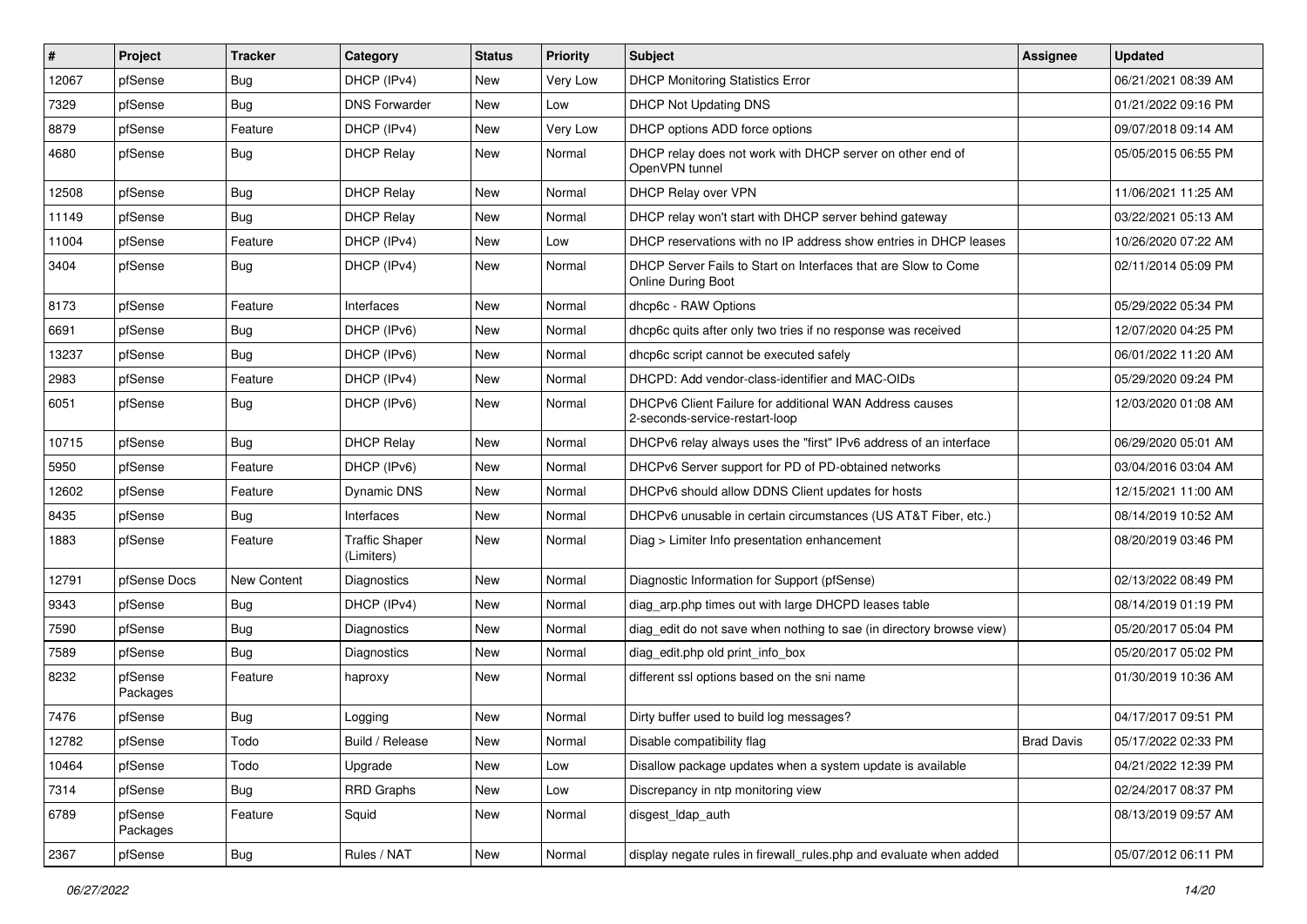| ∦     | Project             | <b>Tracker</b>     | Category                  | <b>Status</b> | <b>Priority</b> | Subject                                                                                           | Assignee              | <b>Updated</b>      |
|-------|---------------------|--------------------|---------------------------|---------------|-----------------|---------------------------------------------------------------------------------------------------|-----------------------|---------------------|
| 7441  | pfSense             | Feature            | DHCP (IPv4)               | New           | Low             | Display start/end times for Static Mapping leases on DHCP<br>Leases/DHCPv6 Leases                 |                       | 08/21/2019 10:48 AM |
| 13138 | pfSense<br>Packages | Feature            | pfBlockerNG               | <b>New</b>    | Normal          | DNS over HTTPS/TLS Blocking should be removed from SafeSearch                                     |                       | 05/07/2022 02:52 AM |
| 13254 | pfSense             | <b>Bug</b>         | <b>DNS Resolver</b>       | New           | Normal          | DNS resolver does not update "unbound.conf" file during link down<br>events                       |                       | 06/08/2022 07:55 AM |
| 1819  | pfSense             | Bug                | <b>DNS Resolver</b>       | New           | Normal          | DNS Resolver Not Registering DHCP Server Specified Domain Name   Luiz Souza                       |                       | 04/28/2022 01:53 PM |
| 6103  | pfSense             | Feature            | <b>DNS Resolver</b>       | <b>New</b>    | Normal          | DNS Resolver Outgoing Interfaces should be able to use Gateway<br>Groups                          |                       | 10/21/2019 08:02 AM |
| 12924 | pfSense<br>Packages | <b>Bug</b>         | WireGuard                 | New           | Normal          | DNS Resolver WireGuard ACL Inconsistency                                                          | Christian<br>McDonald | 04/10/2022 10:36 AM |
| 7453  | pfSense<br>Packages | <b>Bug</b>         | <b>ACME</b>               | New           | Normal          | DNS-ovh need to save or display consumer key                                                      |                       | 04/06/2017 10:54 AM |
| 11099 | pfSense<br>Packages | Feature            | pfBlockerNG               | New           | Normal          | DNSBL blocking by schedule                                                                        |                       | 11/25/2020 12:12 AM |
| 13236 | pfSense Docs        | Todo               | Products                  | New           | Normal          | Document link speed limitations with igc and ix on 6100/4100                                      |                       | 05/31/2022 05:53 PM |
| 12565 | pfSense Docs        | <b>New Content</b> | OpenVPN                   | New           | Normal          | Document new "Duplicate Connection Limit" option on OpenVPN<br>server instances                   | Jim Pingle            | 12/06/2021 08:07 AM |
| 9369  | pfSense Docs        | New Content        | Packages                  | <b>New</b>    | Normal          | Document remaining packages                                                                       | Jim Pingle            | 04/14/2021 03:39 PM |
| 11147 | pfSense             | <b>Bug</b>         | Dynamic DNS               | New           | Normal          | Domeneshop DynDNS IPv4 and IPv6                                                                   |                       | 12/09/2020 11:47 PM |
| 8192  | pfSense             | <b>Bug</b>         | <b>Gateway Monitoring</b> | <b>New</b>    | Low             | dpinger - Change in ISP link-local IPv6 address drops connectivity                                | Luiz Souza            | 11/05/2020 07:31 AM |
| 13267 | pfSense             | <b>Bug</b>         | OpenVPN                   | New           | Normal          | dpinger continues to run on OpenVPN gateway after OpenVPN<br>service is stopped.                  |                       | 06/12/2022 02:49 PM |
| 7903  | pfSense<br>Packages | Feature            | New Package<br>Request    | New           | Normal          | Duo ssh package                                                                                   |                       | 01/16/2021 12:44 AM |
| 12894 | pfSense Plus        | Bug                | Certificates              | New           | Low             | duplicating freshly created certificates through refreshing                                       |                       | 03/03/2022 02:35 PM |
| 8432  | pfSense             | <b>Bug</b>         | Dynamic DNS               | New           | Normal          | Dynamic DNS Client gives an error that it can't find IPv6 address<br>when WAN interface is a LAGG |                       | 09/17/2020 05:23 AM |
| 11084 | pfSense             | Feature            | Dynamic DNS               | New           | Normal          | Dynamic DNS include option to specify virtual IP addresses                                        |                       | 11/19/2020 01:26 PM |
| 7418  | pfSense             | Feature            | Dynamic DNS               | New           | Normal          | Dynamic dns should be sorted interface name                                                       |                       | 08/21/2019 08:58 AM |
| 7551  | pfSense             | Bug                | Rules / NAT               | New           | Normal          | Dynamic IPsec endpoints not added to rule set after WAN down/up                                   |                       | 05/16/2017 02:26 PM |
| 13240 | pfSense             | Bug                | Rules / NAT               | New           | Normal          | Dynamic NPt entry UI has a couple quirks                                                          |                       | 06/02/2022 09:32 PM |
| 986   | pfSense             | Feature            | Web Interface             | New           | Normal          | Dynamic states view                                                                               |                       | 02/06/2016 04:58 AM |
| 11963 | pfSense<br>Packages | Feature            | <b>FRR</b>                | New           | Normal          | Dynamically change OSPF interface costs on selected interfaces on<br><b>CARP</b> event            |                       | 05/26/2021 04:13 AM |
| 12863 | pfSense             | Feature            | Authentication            | New           | Very Low        | dynamically tune sha512crypt rounds                                                               | Jim Pingle            | 03/19/2022 12:53 PM |
| 12308 | pfSense<br>Packages | Feature            | New Package<br>Request    | New           | Normal          | Dynamicaly Update Firewall Aliases from OpenVPN LDAP Group<br>membership of the connected user    |                       | 08/27/2021 12:51 AM |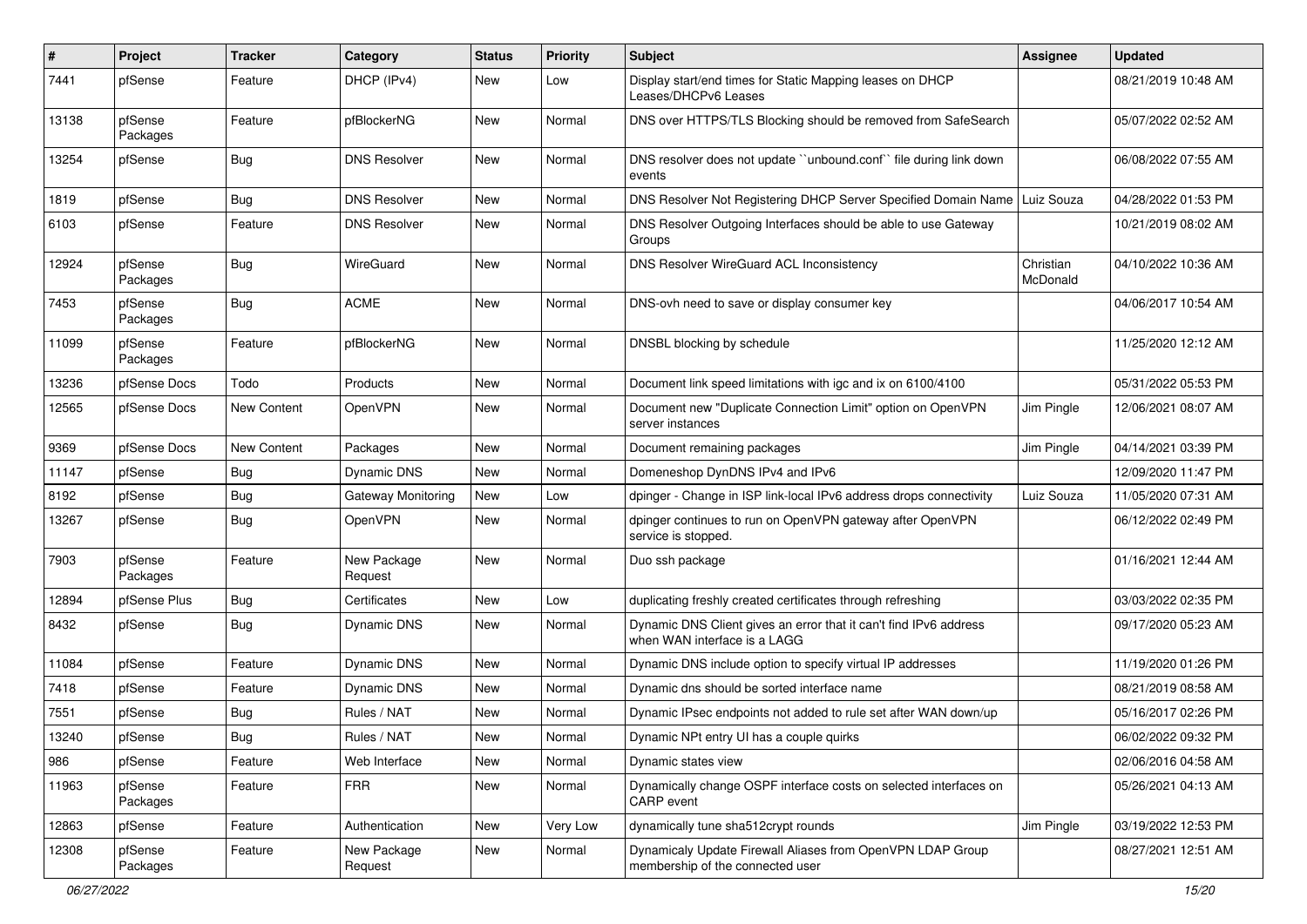| #     | Project             | <b>Tracker</b> | Category                        | <b>Status</b> | <b>Priority</b> | Subject                                                                             | Assignee            | <b>Updated</b>      |
|-------|---------------------|----------------|---------------------------------|---------------|-----------------|-------------------------------------------------------------------------------------|---------------------|---------------------|
| 7292  | pfSense             | Feature        | Dynamic DNS                     | <b>New</b>    | Normal          | DynamicDNS configuration does not sync to HA secondary                              |                     | 02/21/2017 04:56 PM |
| 9664  | pfSense             | <b>Bug</b>     | Dynamic DNS                     | <b>New</b>    | Normal          | DynDNS and Dual-wan problem with CloudFlare (works with No-Ip)                      |                     | 08/03/2019 10:00 AM |
| 9805  | pfSense             | <b>Bug</b>     | <b>Dynamic DNS</b>              | <b>New</b>    | Normal          | dynDNS cloudflare multiple entries                                                  |                     | 10/02/2019 04:51 PM |
| 10242 | pfSense<br>Packages | Feature        | New Package<br>Request          | New           | Normal          | E2guardian Web filtering package                                                    | <b>Viktor Gurov</b> | 05/30/2022 10:40 AM |
| 8474  | pfSense             | Feature        | High Availability               | New           | Low             | Easier Conversion to HA Pair from Existing Non-HA Firewall                          |                     | 04/19/2018 11:52 PM |
| 13020 | pfSense Docs        | Todo           | <b>Firewall Rules</b>           | New           | Normal          | easyrule command documentation should document permissible<br>wildcards             | Jim Pingle          | 04/04/2022 08:01 AM |
| 7085  | pfSense             | Feature        | Rules / NAT                     | <b>New</b>    | Normal          | Edit Firewall Rules Seperator                                                       |                     | 09/10/2017 09:15 AM |
| 3465  | pfSense             | <b>Bug</b>     | <b>Traffic Shaper</b><br>(ALTQ) | New           | Normal          | Editing Traffic Shaper queues causes status queues.php error                        |                     | 02/19/2014 01:53 AM |
| 10467 | pfSense             | Feature        | Notifications                   | <b>New</b>    | Very Low        | Email alert functionality for system health                                         |                     | 05/21/2020 06:02 AM |
| 13224 | pfSense             | <b>Bug</b>     | Notifications                   | <b>New</b>    | Normal          | Email notification flood when UPS (NUT) and WAN send notifications                  |                     | 05/27/2022 01:58 AM |
| 4128  | pfSense             | Feature        | Notifications                   | New           | Normal          | Email notification webgui configuration                                             |                     | 11/18/2021 12:48 PM |
| 10718 | pfSense             | Feature        | Notifications                   | New           | Normal          | Email notifications - add new field to enter a from: name                           |                     | 07/01/2020 09:08 AM |
| 11567 | pfSense<br>Packages | Feature        | Mail report                     | <b>New</b>    | Normal          | Email report add a note filed request                                               |                     | 02/27/2021 03:44 PM |
| 8570  | pfSense             | <b>Bug</b>     | <b>XML Parser</b>               | <b>New</b>    | Normal          | Empty (dn)shaper config gets populated with newline                                 |                     | 08/20/2019 02:45 PM |
| 6647  | pfSense             | Todo           | Web Interface                   | New           | Very Low        | <b>Enable Additional Security Headers</b>                                           |                     | 05/14/2021 01:09 AM |
| 3793  | pfSense             | Feature        | Rules / NAT                     | New           | Normal          | Enable external authentication support for rules                                    |                     | 08/05/2014 01:09 PM |
| 9704  | pfSense<br>Packages | Feature        | FreeRADIUS                      | New           | Normal          | Enable filter username                                                              |                     | 08/27/2019 12:07 PM |
| 13227 | pfSense             | Feature        | <b>IPsec</b>                    | <b>New</b>    | High            | Enable IPSec Virtual IP Pool assignment by Radius for Mobile Users<br>SIMPLE FIX    |                     | 05/27/2022 10:15 AM |
| 9545  | pfSense<br>Packages | Feature        | <b>FRR</b>                      | New           | Normal          | Enable MULTIPATH in FRR                                                             | Jim Pingle          | 09/18/2020 12:52 PM |
| 9544  | pfSense             | Feature        | Routing                         | <b>New</b>    | Normal          | Enable RADIX_MPATH                                                                  |                     | 04/21/2022 12:39 PM |
| 13219 | pfSense             | Feature        | Captive Portal                  | New           | Very Low        | Enable/Disable single voucher roll                                                  |                     | 05/26/2022 08:14 AM |
| 8050  | pfSense             | <b>Bug</b>     | Interfaces                      | New           | High            | Enabling bridge while interfaces have link freezes console                          |                     | 11/03/2017 04:38 PM |
| 11414 | pfSense<br>Packages | <b>Bug</b>     | pfBlockerNG                     | New           | Normal          | Enabling feed "Public DNS4 all" breaks some Google services                         |                     | 02/13/2021 02:46 AM |
| 13288 | pfSense             | <b>Bug</b>     | Configuration<br>Backend        | New           | Normal          | Encode FreeRADIUS Custom Options                                                    |                     | 06/20/2022 10:36 AM |
| 13287 | pfSense             | Feature        | Configuration<br>Backend        | New           | Normal          | Encode OpenVPN Custom Options                                                       |                     | 06/20/2022 10:33 AM |
| 7977  | pfSense             | <b>Bug</b>     | Translations                    | New           | Normal          | English text shown in stead of translated text (Routing - Gateway<br>groups - edit) |                     | 08/21/2019 11:28 AM |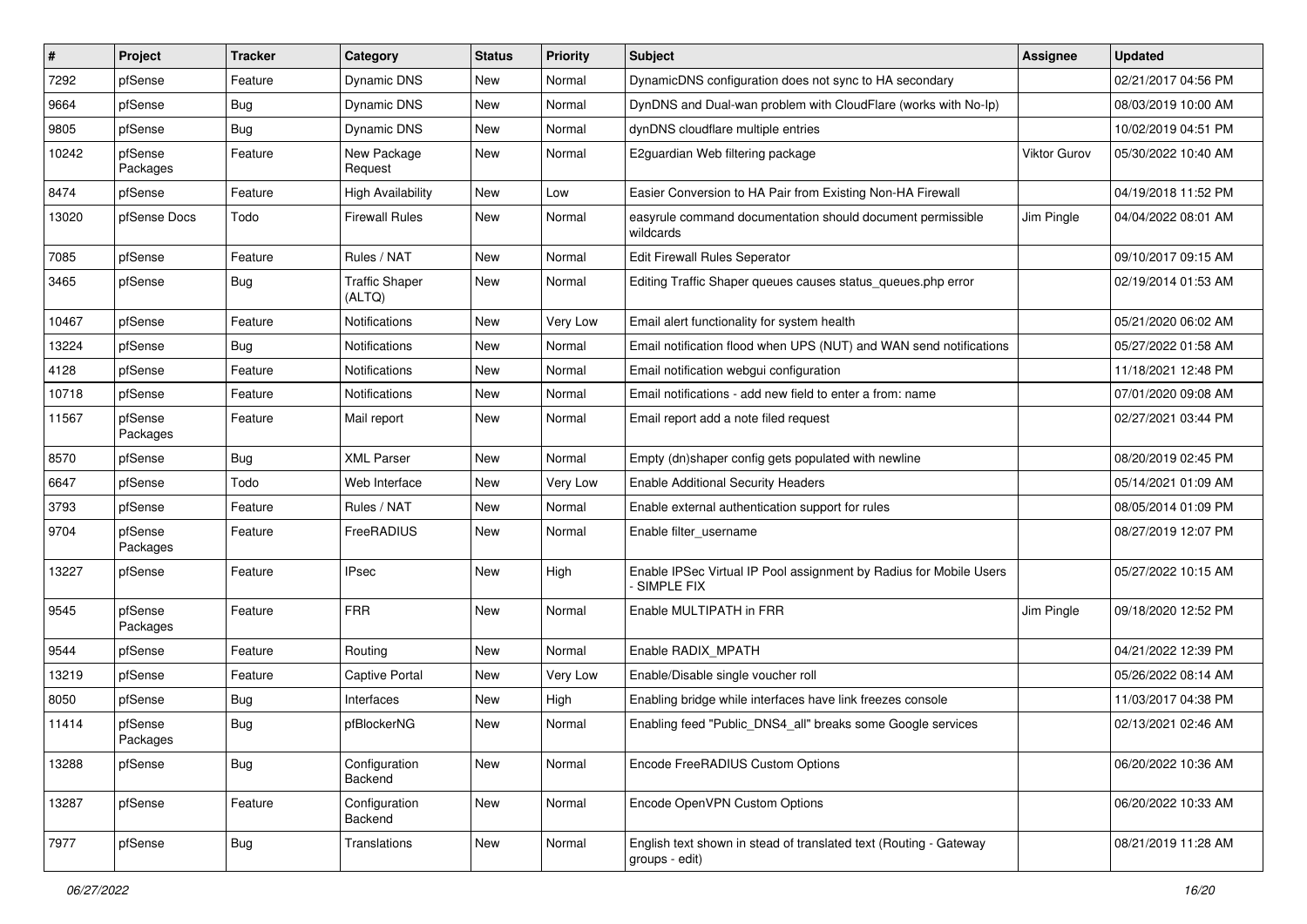| #     | Project             | <b>Tracker</b> | Category                 | <b>Status</b> | <b>Priority</b> | <b>Subject</b>                                                                                                                  | Assignee   | <b>Updated</b>      |
|-------|---------------------|----------------|--------------------------|---------------|-----------------|---------------------------------------------------------------------------------------------------------------------------------|------------|---------------------|
| 13242 | pfSense             | Feature        | Gateway Monitoring       | New           | Normal          | Enhancements to static route creation/deletion for dpinger monitor<br>IPs                                                       |            | 06/03/2022 11:20 AM |
| 13280 | pfSense             | Bug            | <b>Unknown</b>           | <b>New</b>    | Normal          | Entries duplicated in /boot/loader.conf                                                                                         |            | 06/19/2022 11:11 AM |
| 13068 | pfSense             | <b>Bug</b>     | Aliases / Tables         | <b>New</b>    | Normal          | Error loading rules when URL Table IPs content is empty                                                                         |            | 04/17/2022 09:07 PM |
| 8004  | pfSense             | Bug            | <b>NAT Reflection</b>    | <b>New</b>    | Normal          | Error notice for a deleted NAT that had a RULE or an existing NAT<br>which is claimed to have no NAT port                       |            | 10/24/2017 06:39 PM |
| 9690  | pfSense             | Bug            | Interfaces               | New           | Normal          | Ethernet flow control should be disabled by default                                                                             |            | 08/19/2019 06:45 PM |
| 9241  | pfSense             | Bug            | Interfaces               | <b>New</b>    | Normal          | Ethernet link cycles up/down if "auto-negotiate" is explicitly selected<br>in interface configuration                           |            | 12/31/2018 08:36 PM |
| 12848 | pfSense             | Feature        | Dynamic DNS              | <b>New</b>    | Normal          | Evaluation of the DynDNS "Result Match" string                                                                                  |            | 02/22/2022 02:01 AM |
| 11440 | pfSense             | Feature        | Web Interface            | New           | Low             | Expand collapsed sections by clicking anywhere on header                                                                        |            | 10/28/2021 01:35 PM |
| 8316  | pfSense             | Feature        | Rules / NAT              | New           | Low             | expiration date when creating new rules                                                                                         |            | 08/21/2019 09:11 AM |
| 2774  | pfSense             | Feature        | DHCP (IPv4)              | New           | Normal          | Extend DHCP Pools code to allow using different subnets                                                                         |            | 08/19/2019 10:27 AM |
| 12519 | pfSense             | <b>Bug</b>     | Authentication           | New           | Normal          | Fail authentication using special character in password via the LDAP<br>connector                                               |            | 11/12/2021 07:39 AM |
| 7956  | pfSense             | Feature        | Web Interface            | New           | Normal          | Favicon able to match GUI colour setting?                                                                                       |            | 10/17/2017 06:36 AM |
| 7449  | pfSense<br>Packages | Feature        | OpenVPN Client<br>Export | <b>New</b>    | Normal          | feature request for openvpn-client-export package, add the support<br>for openypn up and down script, for mapping network drive |            | 08/06/2019 05:06 PM |
| 11921 | pfSense             | Feature        | <b>DNS Resolver</b>      | New           | Very Low        | Feature Request: Compile unbound with EDNS Client Subnet (ECS)<br>module (--enable-subnet)                                      |            | 05/14/2021 07:29 AM |
| 13199 | pfSense<br>Packages | Feature        | pfBlockerNG              | New           | Normal          | Feed groups should not have the first listing in the group bar                                                                  |            | 05/23/2022 06:03 AM |
| 12402 | pfSense Docs        | Todo           | Configuration            | New           | Normal          | Feedback on Configuration - Advanced Configuration Options -<br><b>Notifications</b>                                            |            | 09/24/2021 12:46 AM |
| 11471 | pfSense Docs        | Todo           | Development              | New           | Low             | Feedback on Development - Developing Packages                                                                                   | Jim Pingle | 02/19/2021 02:52 PM |
| 12268 | pfSense Docs        | Todo           | <b>Firewall Rules</b>    | <b>New</b>    | Normal          | Feedback on Firewall - Aliases                                                                                                  |            | 08/17/2021 12:55 AM |
| 9685  | pfSense Docs        | Correction     | <b>Firewall Rules</b>    | New           | Normal          | Feedback on Firewall - Floating Rules                                                                                           | Jim Pingle | 09/23/2020 02:57 PM |
| 12237 | pfSense Docs        | Todo           | Hardware                 | New           | Normal          | Feedback on Hardware - Hardware Tuning and Troubleshooting                                                                      |            | 08/10/2021 03:13 AM |
| 12659 | pfSense Docs        | Todo           | Hardware                 | New           | Normal          | Feedback on Hardware - Hardware Tuning and Troubleshooting -<br>Flow Control for ix                                             |            | 01/16/2022 10:22 AM |
| 12411 | pfSense Docs        | Todo           | <b>High Availability</b> | New           | Normal          | Feedback on High Availability - pfSense XML-RPC Config Sync<br>Overview                                                         |            | 09/29/2021 10:39 AM |
| 9454  | pfSense Docs        | Correction     | Interfaces               | New           | Low             | Feedback on IDS / IPS - Snort Suppression Lists                                                                                 | Jim Pingle | 09/23/2020 02:44 PM |
| 11648 | pfSense Docs        | Todo           | Packages                 | New           | Normal          | Feedback on Packages - AWS VPC Wizard - pfSense Plus<br><b>Configuration Details</b>                                            |            | 03/10/2021 06:30 AM |
| 11026 | pfSense<br>Packages | Feature        | FreeRADIUS               | New           | Low             | Feedback on Packages - FreeRADIUS package                                                                                       |            | 11/02/2020 07:21 AM |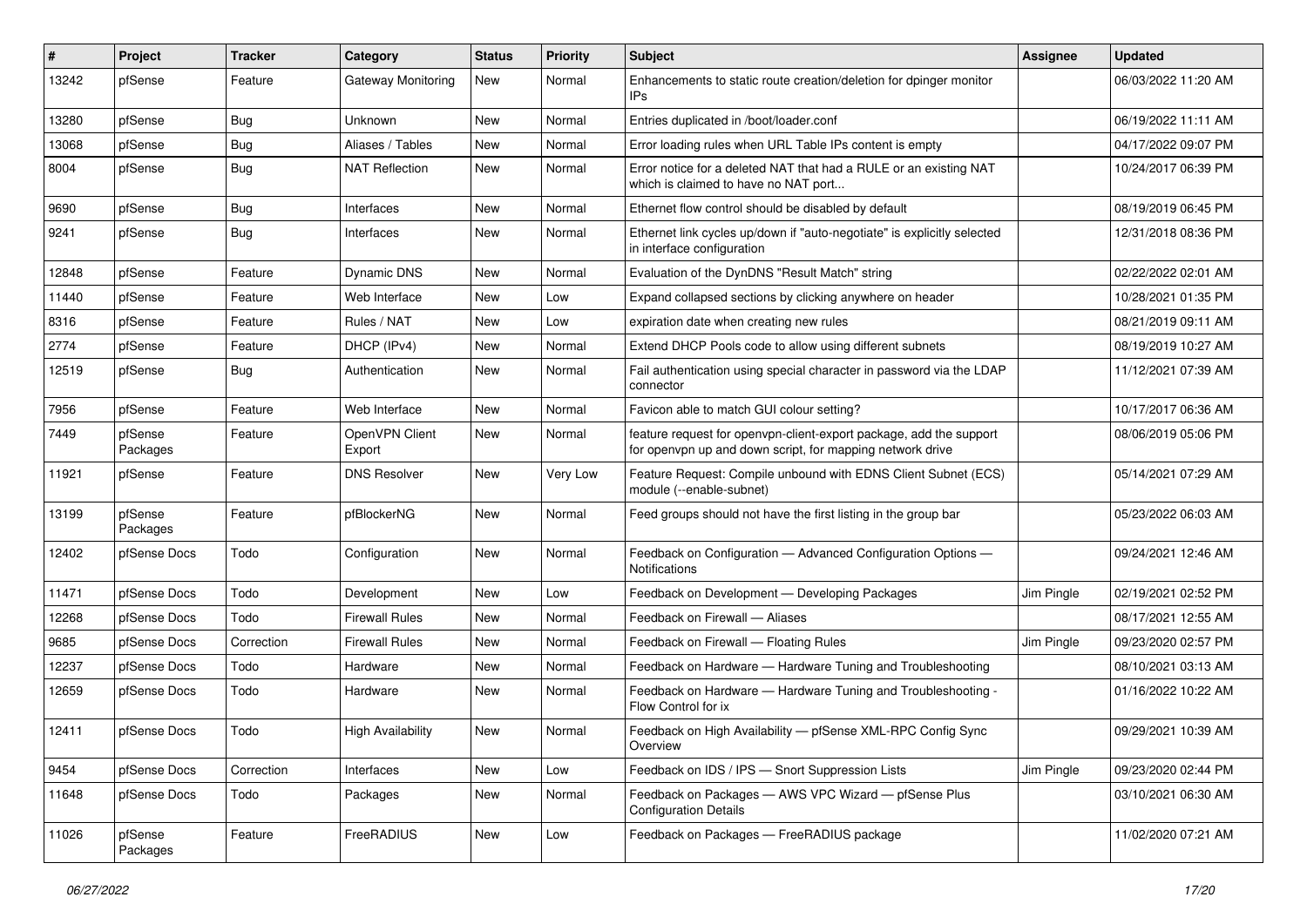| $\vert$ # | Project             | <b>Tracker</b> | Category                 | <b>Status</b> | <b>Priority</b> | <b>Subject</b>                                                                                              | <b>Assignee</b>       | <b>Updated</b>      |
|-----------|---------------------|----------------|--------------------------|---------------|-----------------|-------------------------------------------------------------------------------------------------------------|-----------------------|---------------------|
| 11944     | pfSense Docs        | Todo           | Packages                 | <b>New</b>    | Normal          | Feedback on Packages - FRR Package - Bidirectional Forwarding<br>Detection                                  |                       | 05/21/2021 12:57 AM |
| 12395     | pfSense Docs        | Todo           | Packages                 | New           | Normal          | Feedback on Packages - FRR Package - Border Gateway<br>Protocol - BGP Required Information                  |                       | 09/21/2021 04:32 PM |
| 12098     | pfSense Docs        | Correction     | Configuration            | <b>New</b>    | Normal          | Feedback on pfSense Configuration Recipes - Accessing a<br>CPE/Modem from Inside the Firewall               |                       | 07/02/2021 02:30 AM |
| 11195     | pfSense Docs        | Correction     | Recipes                  | New           | Normal          | Feedback on pfSense Configuration Recipes - Accessing a<br>CPE/Modem from Inside the Firewall               | Jim Pingle            | 12/30/2020 01:13 PM |
| 12787     | pfSense Docs        | Todo           | <b>IPsec</b>             | <b>New</b>    | Normal          | Feedback on pfSense Configuration Recipes - Routing Internet<br>Traffic Through a Site-to-Site IPsec Tunnel |                       | 02/11/2022 11:28 PM |
| 11145     | pfSense Docs        | Correction     | Virtualization           | <b>New</b>    | Very Low        | Feedback on pfSense Configuration Recipes - Virtualizing pfSense<br>with Hyper-V                            | Jim Pingle            | 03/06/2021 04:14 PM |
| 12756     | pfSense Docs        | Todo           | WireGuard                | <b>New</b>    | Normal          | Feedback on pfSense Configuration Recipes - WireGuard Remote<br><b>Access VPN Configuration Example</b>     | Christian<br>McDonald | 05/31/2022 11:42 AM |
| 12883     | pfSense Docs        | Todo           | <b>DNS</b>               | <b>New</b>    | Normal          | Feedback on Services - DNS Resolver - Host Overrides                                                        |                       | 02/28/2022 07:54 PM |
| 12063     | pfSense Docs        | Todo           | <b>Dynamic DNS</b>       | <b>New</b>    | Normal          | Feedback on Services - Dynamic DNS - Configuring RFC 2136<br>Dynamic DNS updates                            |                       | 06/18/2021 06:24 PM |
| 11071     | pfSense Docs        | New Content    | <b>DHCP</b>              | New           | Normal          | Feedback on Services - IPv6 Router Advertisements                                                           | Jim Pingle            | 12/08/2020 09:25 AM |
| 11714     | pfSense Docs        | New Content    | <b>High Availability</b> | <b>New</b>    | Normal          | Feedback on Troubleshooting - Troubleshooting High Availability<br><b>DHCP Failover</b>                     |                       | 03/21/2021 05:58 PM |
| 9608      | pfSense Docs        | Correction     | Recipes                  | <b>New</b>    | Low             | Feedback on Virtualization - Virtualizing pfSense with Hyper-V                                              | Jim Pingle            | 03/06/2021 04:29 PM |
| 9374      | pfSense Docs        | Correction     | Recipes                  | New           | Normal          | Feedback on Virtualization - Virtualizing pfSense with Hyper-V                                              | Jim Pingle            | 09/23/2020 02:40 PM |
| 10924     | pfSense Docs        | Correction     | Recipes                  | <b>New</b>    | Normal          | Feedback on Virtualization - Virtualizing pfSense with VMware<br>vSphere / ESXi                             | Jim Pingle            | 09/23/2020 03:46 PM |
| 11067     | pfSense Docs        | Correction     | <b>Wireless</b>          | <b>New</b>    | Normal          | Feedback on Wireless - Recommended Wireless Hardware                                                        | Jim Pingle            | 11/16/2020 07:17 AM |
| 11227     | pfSense<br>Packages | Feature        | pfBlockerNG              | <b>New</b>    | Normal          | Feeds update                                                                                                |                       | 01/07/2021 12:11 AM |
| 11178     | pfSense<br>Packages | Feature        | Filer                    | New           | Normal          | Filer do not ask what to do with previous filename                                                          |                       | 12/31/2020 02:45 AM |
| 11235     | pfSense<br>Packages | Bug            | Filer                    | New           | Normal          | Filer run script when "state" unchanged                                                                     |                       | 01/08/2021 07:24 AM |
| 13067     | pfSense             | <b>Bug</b>     | <b>FilterDNS</b>         | New           | Normal          | filterdns resolve interval is twice the intended value                                                      |                       | 04/17/2022 07:45 PM |
| 12056     | pfSense             | Bug            | Logging                  | New           | Normal          | Filterlog says "Unknown Option %u"                                                                          |                       | 06/18/2021 05:51 AM |
| 10493     | pfSense             | <b>Bug</b>     | <b>IPsec</b>             | <b>New</b>    | Normal          | filter get vpns list() issues                                                                               |                       | 05/06/2020 01:07 AM |
| 10290     | pfSense             | Feature        | Aliases / Tables         | New           | Very Low        | Firewall Aliases Add button on top of list                                                                  |                       | 07/10/2021 01:03 PM |
| 12667     | pfSense<br>Packages | <b>Bug</b>     | WireGuard                | <b>New</b>    | Normal          | Firewall Crashed After Upgrading Wireguard                                                                  |                       | 01/07/2022 09:18 AM |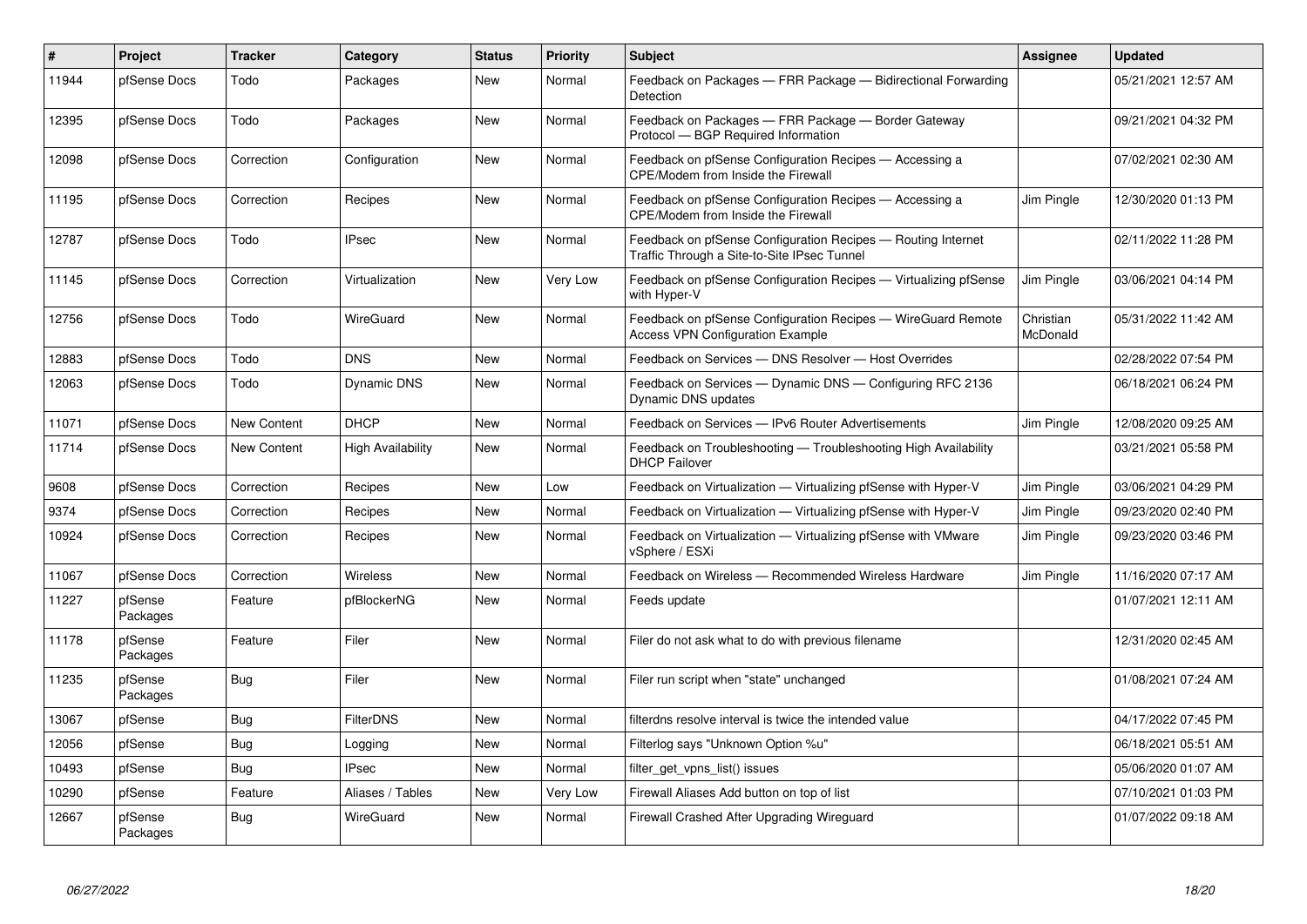| #     | Project             | <b>Tracker</b> | Category                        | <b>Status</b> | <b>Priority</b> | <b>Subject</b>                                                                                                                                                     | Assignee          | <b>Updated</b>      |
|-------|---------------------|----------------|---------------------------------|---------------|-----------------|--------------------------------------------------------------------------------------------------------------------------------------------------------------------|-------------------|---------------------|
| 13045 | pfSense<br>Packages | Bug            | WireGuard                       | New           | Normal          | Firewall floating rules ignore WireGuard traffic                                                                                                                   |                   | 04/11/2022 09:40 AM |
| 12857 | pfSense             | <b>Bug</b>     | Gateways                        | <b>New</b>    | Normal          | Firewall gateway goes away when making changes to Bridge0 device                                                                                                   |                   | 02/27/2022 11:20 AM |
| 10701 | pfSense             | <b>Bug</b>     | Web Interface                   | <b>New</b>    | Very Low        | Firewall Log too wide with Rule Description Column                                                                                                                 |                   | 06/25/2020 07:36 AM |
| 11566 | pfSense             | <b>Bug</b>     | Web Interface                   | <b>New</b>    | Low             | Firewall Maximum Table Entries "default size" is whatever is entered                                                                                               |                   | 02/27/2021 10:01 AM |
| 13144 | pfSense             | Bug            | Rules / NAT                     | <b>New</b>    | Very Low        | Firewall rule entries can get out of sync when entries are deleted<br>while other administrators are editing entries simultaneously                                |                   | 05/10/2022 07:26 AM |
| 4479  | pfSense             | Bug            | <b>Operating System</b>         | New           | Normal          | Firewall rules won't match GRE interface after applying IPSEC<br>transport encryption on GRE tunnel                                                                | Luiz Souza        | 08/20/2021 08:46 AM |
| 7373  | pfSense             | <b>Bug</b>     | Rules / NAT                     | <b>New</b>    | Normal          | Firewall schedules GUI needs to be redone from scratch                                                                                                             |                   | 08/21/2019 08:56 AM |
| 13051 | pfSense             | Bug            | <b>Traffic Shaper</b><br>(ALTQ) | New           | Normal          | Firewall traffic shaper by interface selection unknow                                                                                                              |                   | 04/12/2022 07:03 AM |
| 8270  | pfSense             | Todo           | Web Interface                   | <b>New</b>    | Very Low        | Fix grammatically erroneous repetition                                                                                                                             |                   | 01/11/2018 08:19 AM |
| 11232 | pfSense             | <b>Bug</b>     | <b>Operating System</b>         | <b>New</b>    | Normal          | Fix pfSense_fsync                                                                                                                                                  |                   | 01/08/2021 08:53 AM |
| 10503 | pfSense<br>Packages | Bug            | <b>FRR</b>                      | New           | Normal          | Flapping any GW in multi-WAN influences restating all IPsec tunnels<br>in FRR which leads to dropping all IPsec VTI static routes and related<br><b>BGP</b> issues |                   | 05/08/2020 07:51 PM |
| 13161 | pfSense             | Feature        | Web Interface                   | New           | Very Low        | FLASH PORT'S LED button, to help quickly find port that need to be<br>connected to patch&cable                                                                     |                   | 05/14/2022 06:35 AM |
| 13046 | pfSense             | <b>Bug</b>     | Rules / NAT                     | New           | Normal          | Floating rule applied to IPv6 interface with a SLAAC DHCPv6<br>gateway reports error on boot                                                                       |                   | 04/11/2022 09:50 AM |
| 6627  | pfSense             | Bug            | Rules / NAT                     | New           | Normal          | floating tab match rules ignore quick action so should be removed                                                                                                  |                   | 07/18/2016 02:15 PM |
| 8752  | pfSense<br>Packages | <b>Bug</b>     | squidguard                      | New           | Normal          | For SquidGuard in "Common ACL" menu "Target Rules List" "access"<br>option always stays with default value '---' for my Target category                            |                   | 08/06/2018 05:53 AM |
| 7934  | pfSense             | Feature        | Dashboard                       | New           | Very Low        | format support phone# for international use                                                                                                                        |                   | 10/12/2017 04:38 PM |
| 11522 | pfSense<br>Packages | Bug            | Zabbix                          | New           | Normal          | fping6 error                                                                                                                                                       |                   | 02/24/2021 07:13 AM |
| 13282 | pfSense Plus        | <b>Bug</b>     | Aliases / Tables                | <b>New</b>    | Normal          | FQDN Aliases Break if an Invalid Domain is Present in the Chain                                                                                                    | Reid<br>Linnemann | 06/18/2022 03:12 PM |
| 8589  | pfSense<br>Packages | Bug            | FreeRADIUS                      | New           | Normal          | FreeRadius 0.15.5_2 ignoring tunnelled-reply=no                                                                                                                    |                   | 02/18/2019 03:40 PM |
| 8513  | pfSense<br>Packages | <b>Bug</b>     | FreeRADIUS                      | New           | High            | Freeradius 3.x Idap problem                                                                                                                                        |                   | 02/18/2019 05:22 PM |
| 10695 | pfSense<br>Packages | Bug            | FreeRADIUS                      | New           | Normal          | FreeRadius Accounting skipping MBs after reboot due to power down                                                                                                  |                   | 06/24/2020 04:49 AM |
| 8031  | pfSense<br>Packages | Feature        | FreeRADIUS                      | New           | Normal          | FreeRADIUS copy entry function                                                                                                                                     |                   | 08/16/2019 01:01 PM |
| 11534 | pfSense<br>Packages | Regression     | FreeRADIUS                      | New           | High            | FreeRADIUS EAP anonymous connection forbidden out-of-tunnel                                                                                                        |                   | 07/14/2021 02:32 AM |